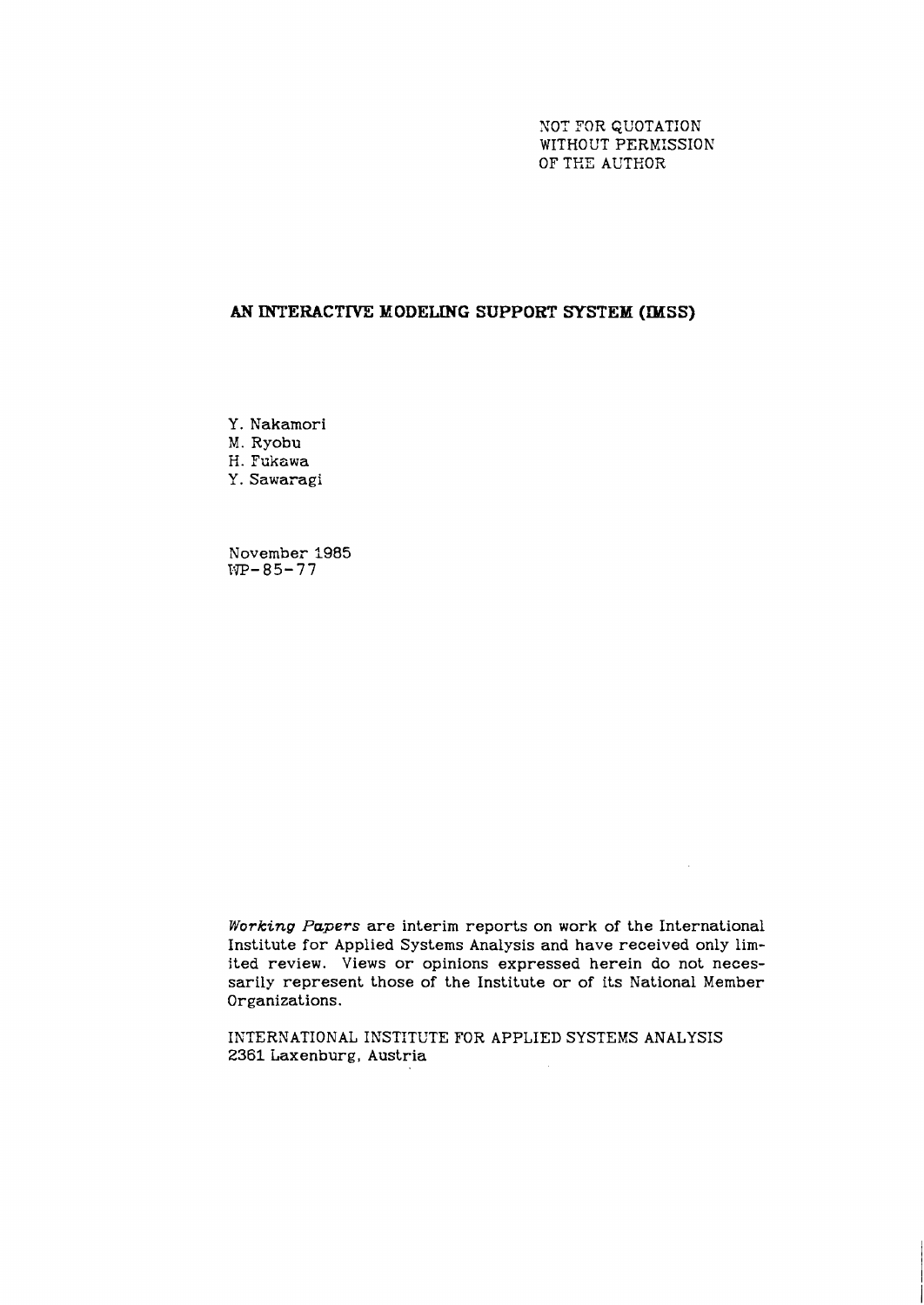# **CONTENTS**

| Preface  |                                                                                                                                    |                   |  |  |
|----------|------------------------------------------------------------------------------------------------------------------------------------|-------------------|--|--|
| Abstract |                                                                                                                                    |                   |  |  |
|          | 1. Introduction                                                                                                                    | 1                 |  |  |
|          | 2. Structure of the Method                                                                                                         | 3                 |  |  |
|          | 3. Interactive Modeling Method<br>3.1. The First Stage Dialogue<br>3.2. The Second Stage Dialogue<br>3.3. The Third Stage Dialogue | 4<br>4<br>7<br>12 |  |  |
|          | 4. Geometric Phase of Modeling<br>4.1. Graph Theoretic Concepts<br>4.2. Structural Modeling                                        | 14<br>16<br>17    |  |  |
|          | 5. Algebraic Phase of Modeling<br>5.1. Self-Organization Method<br>5.2. Classical Procedures                                       | 18<br>18<br>20    |  |  |
|          | 6. Computer Program Package                                                                                                        | 23                |  |  |
|          | 23<br>7. Concluding Remarks                                                                                                        |                   |  |  |
|          | 27<br>References                                                                                                                   |                   |  |  |

 $\mathcal{L}^{\text{max}}_{\text{max}}$  and  $\mathcal{L}^{\text{max}}_{\text{max}}$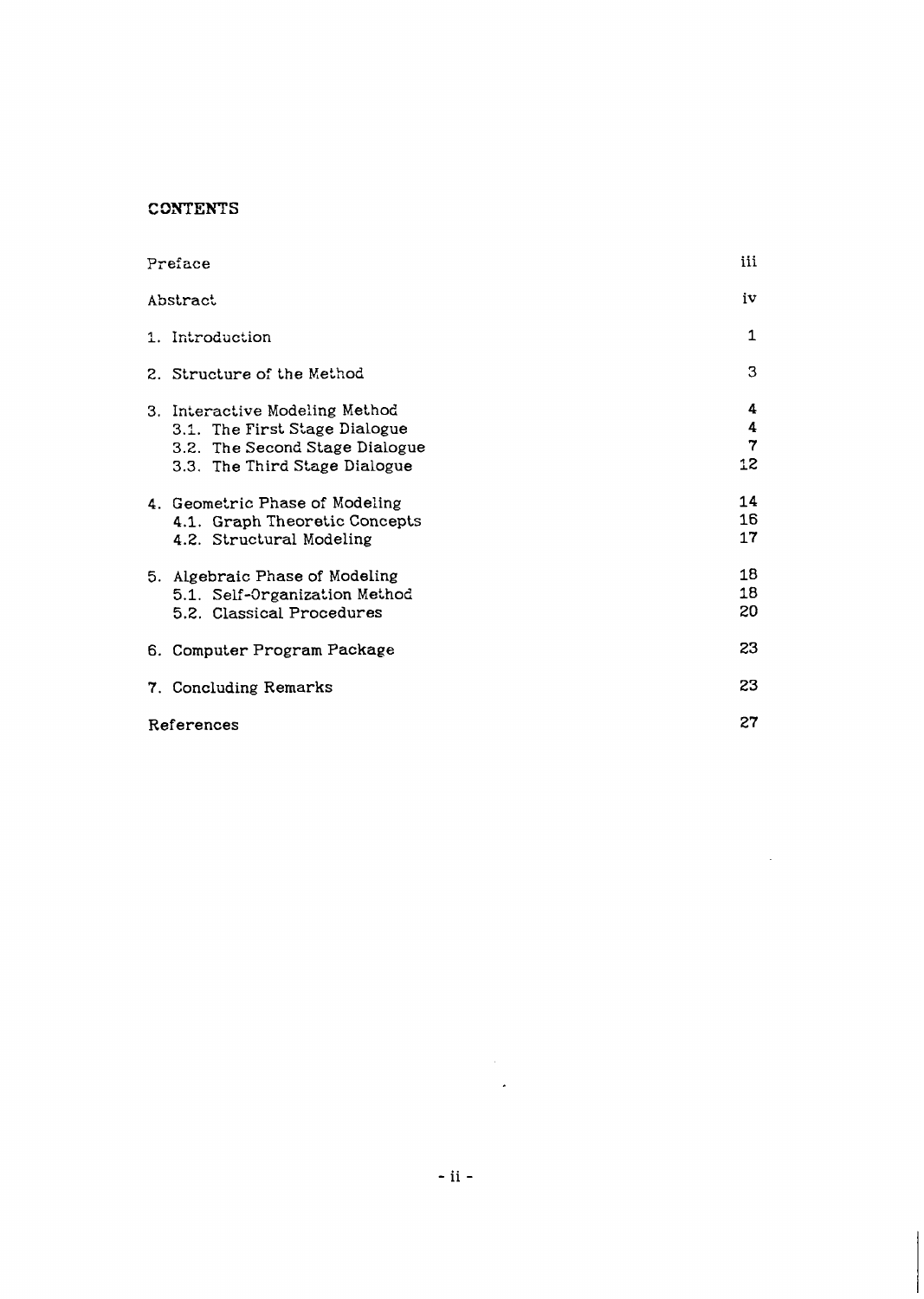**PREFACE** 

As in natural sciences like physics the primary aim of a systems analytic study is to find a synthesis of formal and informal, mathematical and non-mathematical methods, procedures, approaches, etc., and to design a computer-based system as a qualitatively new tool for the analysis of concrete problems pertinent to a concrete real system under study.

This process of design should be able to incorporate different types of available knowledge and information about the real system. The nonquantifiable knowledge of people, who from their experience know many important properties of the real system, is often of a high value. Therefore, having efficient channels of communicating this type of knowledge into the process of design is very desirable.

This type of a communicating channel is one of the characteristic features of the modeling procedure described in this paper. It accepts two types of information about a real system: measurement data and also expert knowledge about the system's structure. The use of the highly interactive computer system based on this procedure is an iterative process in the course of which the subjective expert knowledge can be utilized to a great advantage.

This interactive system has been applied successfully by the IIASA *Regional Water Policies Project* (WAT) for the development of simplified models of complex groundwater-crop growth systems for their subsequent incorporation in the decision support system for the Southern Peel region in the Netherlands. This application will be described in a forthcoming paper and also in the final report of the WAT project.

> Sergei Orlovski Project Leader Regional Water Policies Project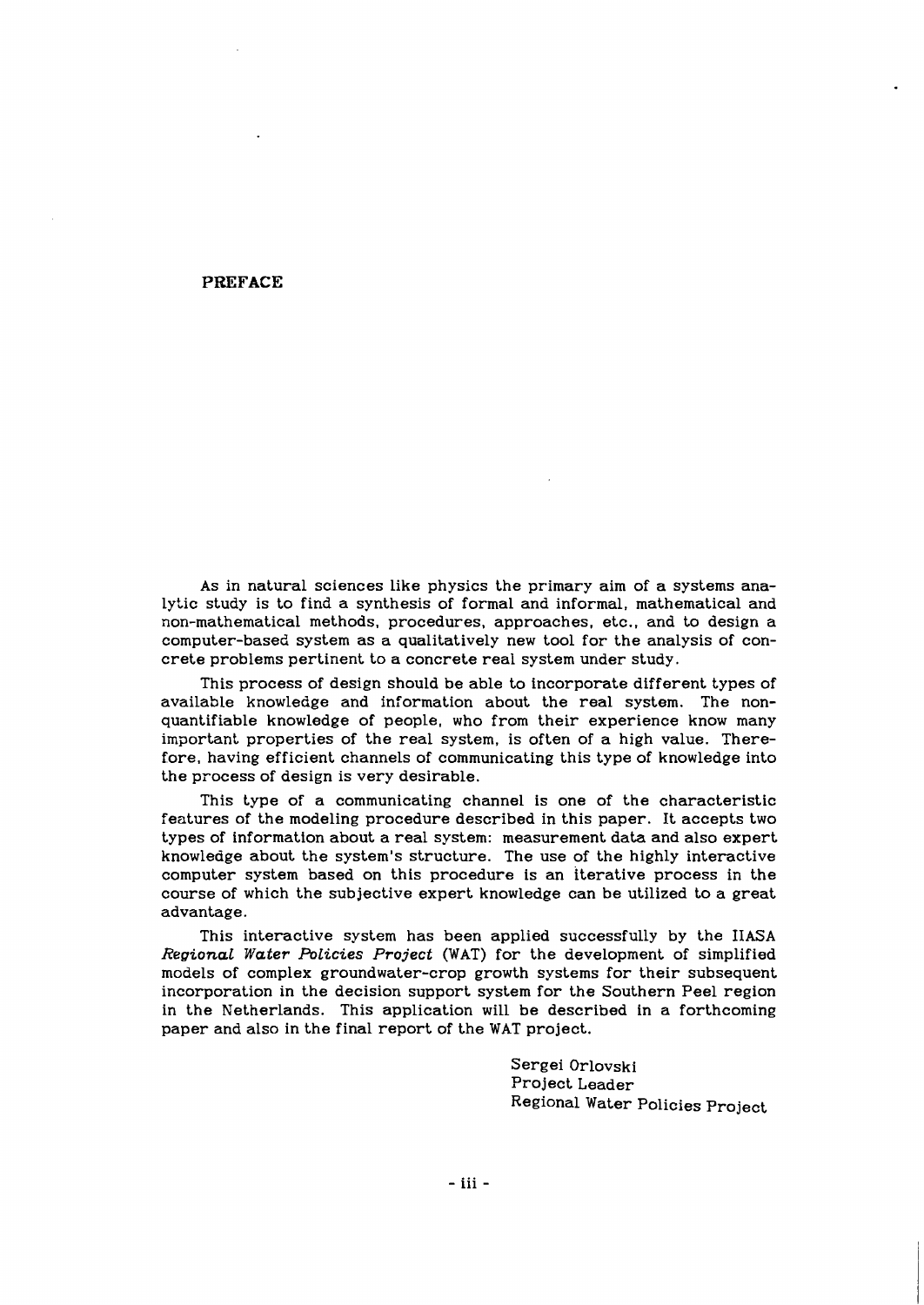# **ABSTRACT**

Key Words. Complex system, computer assistance, identification, manmachine interface, model simplification, structural modeling.

**A** computer-assisted mathematical modeling method that emphasizes the interaction between analysts and computers is presented. It combines algebraic and graph-theoretic approaches to extract a trade-off between human mental models and models based on the use of data collected from the system under study. The method is oriented to the modeling of the so-called "gray box" systems which often involve human behavioral aspects and also knowledge of the experts in relevant fields. By recursive dialogues with the computer, the modeler finds a system model which can be nonlinear with respect to descriptive variables. The structure of the computer program packages is also presented.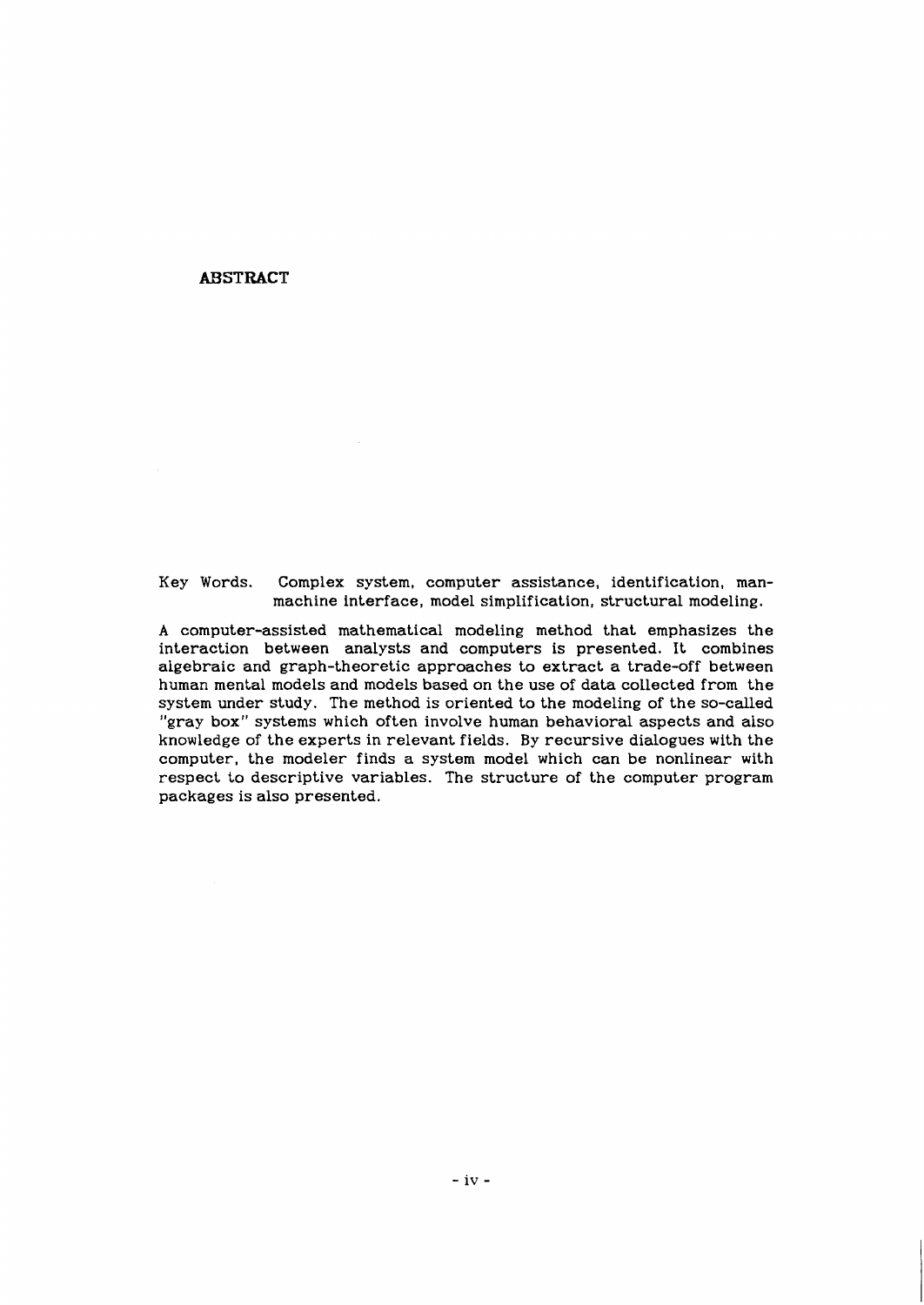# **AN INTERACTIVE MODELING SUPPORT SYSTEM (KMSS)**

Y. Nakamori<sup>1)</sup>, M. Ryobu<sup>2)</sup>, H. Fukawa<sup>3)</sup> and Y. Sawaragi<sup>2)</sup>

# **1. INTRODUCTION**

Kalman (1983) has emphasized that "a model must explain real data; it must not be an artifact expressing the modeler's prejudices." He (1982) claims that "the principal modeling problems for the future are not statistical, but system-theoretical," and continues that "the immediate task is to begin developing prejudice-free modeling theory." His words are impressive and shocking for applied systems analysts. The state-of-the-art of the mathematical systems theory is, however, not so well developed that it can cope with complex large-scale systems which lie outside of the domain of validity of the physical laws. Such systems must involve human behavioral aspects and may not provide behavioral data sufficient both in quality and quantity. We reply to Kalman's addresses by quoting the assertion in Gaines (1984) that "the powerful methods of linear systems theory work not because they reflect reality but rather because we have built worlds of mechanical and electronical systems which are linear, and hence can be modeled, designed and controlled; outside technologically created reality linear systems theory has far less to offer in modeling the worlds of nature." On the other hand, it is also the fact that we often face situations where any classical, statistical procedures would not work adequately. To deal with such problems we must consider effective utilization of the existing theories and tools.

<sup>&</sup>lt;sup>1</sup>On leave from the Department of Applied Mathematics, Faculty of Science, Konan Univer**sity, Kobe, Japan. he Sapan Institute of Systems Research.** 

 $\mathcal{R}$  Department of Applied Mathematics and Physics, Kyoto University.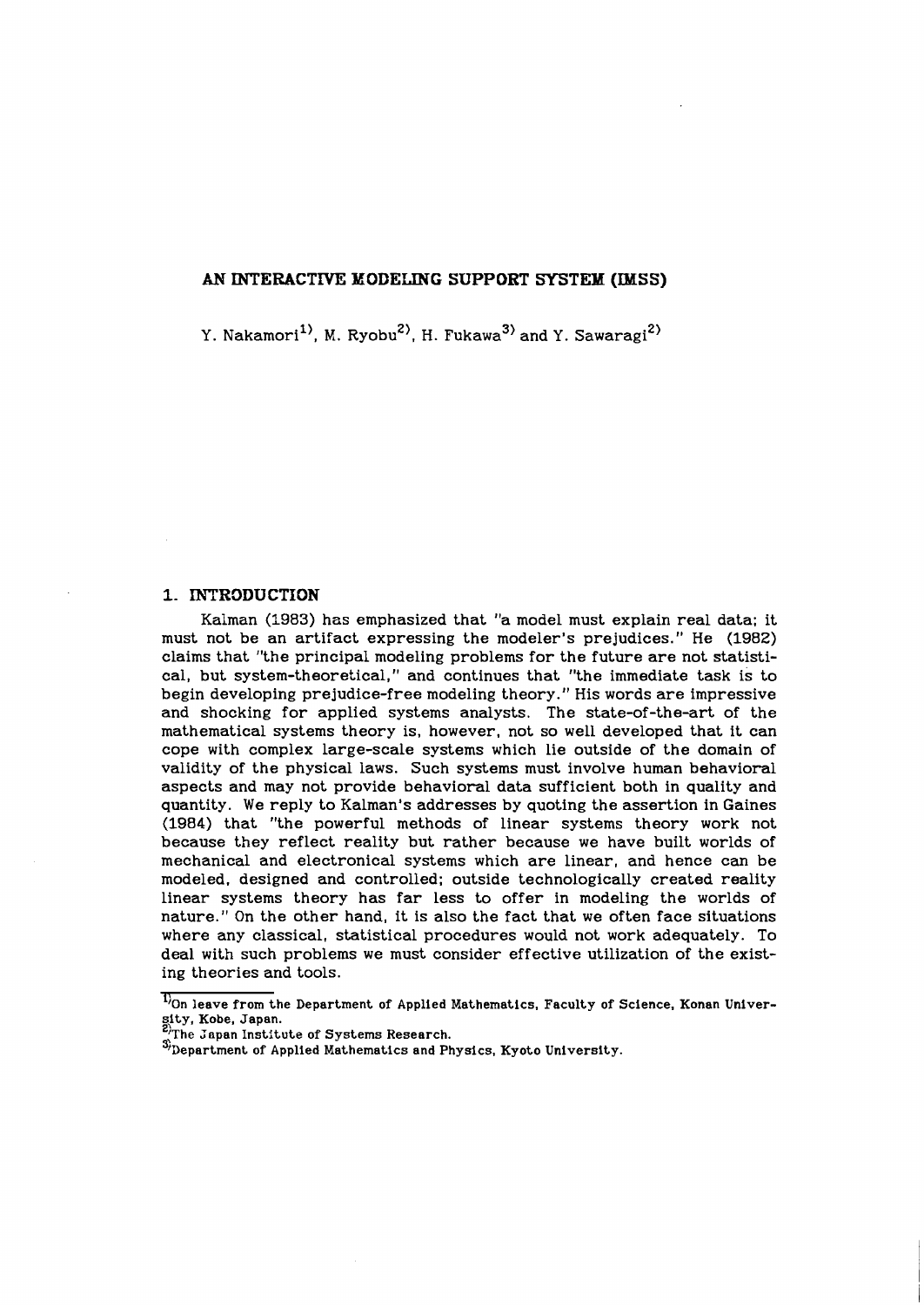The process of mathematical modeling involves a certain number of stages and cycles. In a classical framework of system modeling three fundamental stages are considered: selection of the type of model, parameter estimation and the validation of the model. El-Sherief (1984) defines the system identification problem in his recent survey concerning multivariable system modeling as follows: "from a given set of input and output measurements (cause and effect), it is required to estimate a mathematical model within 'a specified class of models' which fits the measurements as closely as possible." He observes that "one important factor in identifying multivariable systems is the determination of the structural parameters; each type of model has its own structural parameters which must be known before an attempt is made to estimate the model parameters." This statement is related to the main point in Kalman (1980): "there is a one-to-one correspondence between the data and its canonical realization (model); with the same data each modeler must arrive at the same conclusion as any other modeler, except for a possibility inevitable but always irrelevant relabeling of the variables." But there certainly exist worlds that the (partial) reaiization theory would not be accepted yet, and under such uncertain circumstances we must make important decisions.

A great majority of tendency has been rapidly arising in modeling of badly posed systems in which emphasis lies on structure characterization instead of parameter estimation. In fact, Linstone et al. (1979) identify about 100 structural modeling techniques, and develop guidelines in the choice and proper use of 7 famous tools. They define a structural model as "any model which represents a complex system as a set of elements with  $relations - nearly always pairwise - linking some or all of them; and places$ the emphasis on the geometry or structure rather than on quantitative aspects of the relationships." Because generally decision-makers are not mathematicians or scientists a structural model is much more appropriate than others for learning experience. The structure of a system is fundamental to the understanding of what is happening. It gives new insights into the system to decision-makers and the modelers as well. Among many tools of structural modeling we extract the idea, for our purpose, from the Interpretive Structural Modeling (ISM) proposed by Warfield (1974); we have found in it the importance of a bird's eye view.

Our ultimate goal is to obtain some numerical relationships between system variables which should be, we believe, comprehensive or descriptive rather than intrinsic. Much attention has been also devoted to the extension of the classical image of modeling in uncertain environments. An unorthodox approach is known as the Group Method of Data Handling (GMDH) proposed by Ivakhnenko (1968). It is based on heuristic principles of self-organization and relies on bioengineering concepts. Despite the energetic research activities of Ibakhnenko and his colleagues after its introduction, the method seems to be far from world-acceptance. **A** critique is the following: by application of the self-organization method, the computer itself finds a unique model, but ignores any theories and consensuses developed in the relevant field. Look, this is a good example of the lesson for applied systems analysts. If we define the direction of new systems analysis as a discipline that provides decision support systems in any fields of human activities, then of vital importance is communication at every level, for instance dialogues between citizens and mathematicians, between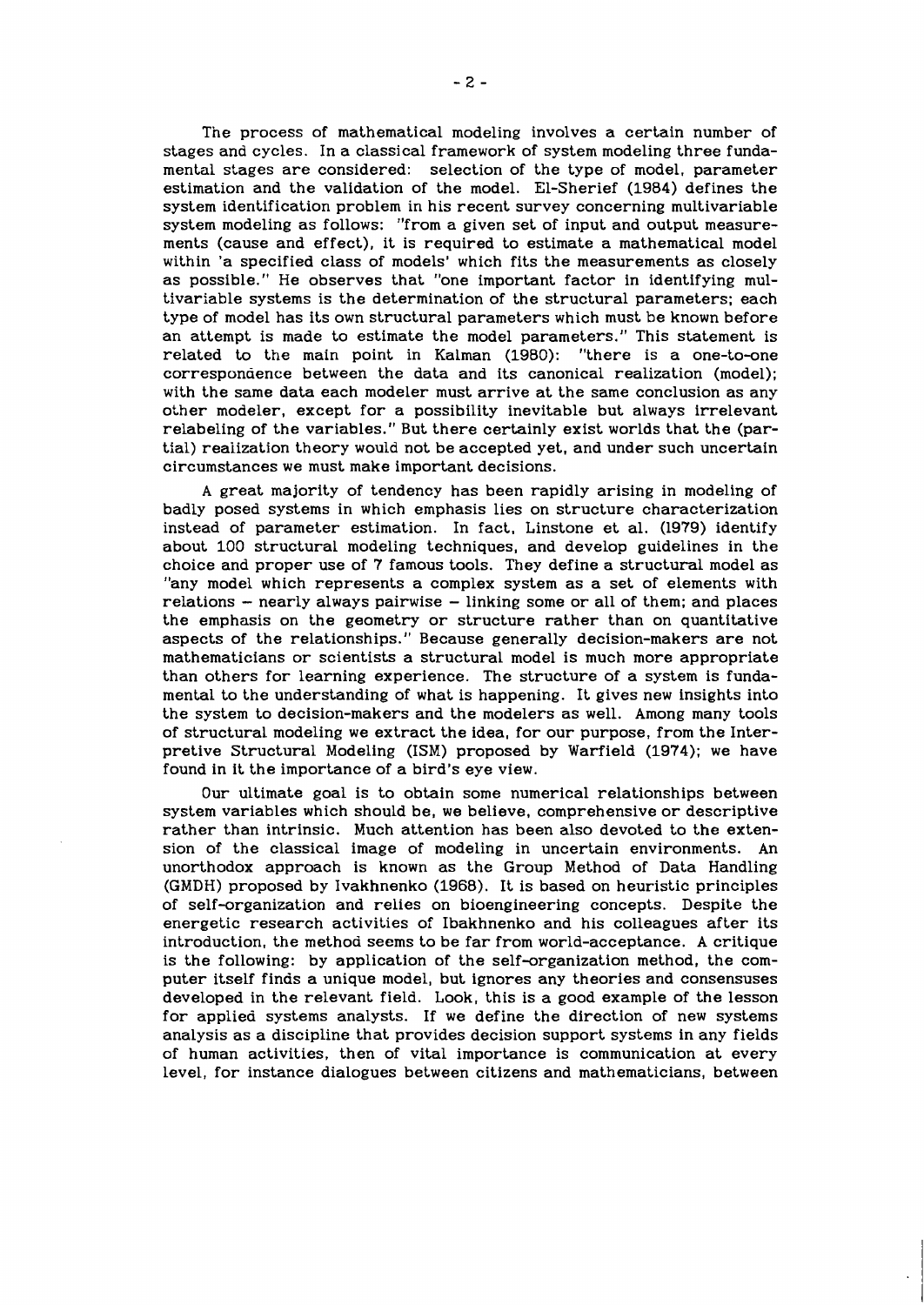economists and system analysts, between experts and decision-makers between people and computers, and between mental images and the data. We will borrow a part of Ibakhnenko's idea, but we do not necessarily rely on the whole process of heuristic self-organization.

The method presented in this paper consists of a combined modeling technique of algebraic and graph-theoretic approaches, and related manmachine interfaces. **A** new simulation model must be comprehensible, flexible and simple but appropriately complicated for the purpose of prediction or decision-making. But neither exactly defined stopping rule nor comparison criterion is imposed in our method. The pessimism of untouchability of the real structure does not allow to rely entirely on any traditional, statistical criteria because most of them have been invented to measure distance between the model and the real system. Some of them are, however, used in our method just as reference material, whenever required. Our mainpoint is how to balance, with computer assistance, the experts' mental models with those which the data tells.

In the next section we describe the outline of the method, and then in Section 3 we present the main part of this paper involving multistage dialogues in the modeling process and related man-machine interfaces. To make the paper self-contained, the details of graph-theoretic and algebraic phases of modeling will be presented in Sections 4 and 5, respectively, which are related to the principal computer program packages. Finally, in Section 6 we describe a personal computer software of the modeling support system.

# **2. STRUCTURE OF THE METHOD**

**PROBLEM.** Suppose we have a real object to obtain a mathematical model. We introduce a set of names of variables:

$$
S = \{x_i : i = 1, 2, ..., n\}
$$

and suppose we have a measurement data table:

$$
X = (x_{i,j}) \ , \ i = 1,2,...,n \ , j = 1,2,...,N \ ,
$$

where  $x_{ij}$  represents  $j$ -th measurement of  $i$ -th variable.

We introduce a cause-effect relation B, on the product set  $S \times S$ , defined by

$$
(x_i, x_j) \in B \text{ if and only if } x_i \text{ influences } x_j \quad .
$$

or, equivalently, a matrix  $A = (a_{ij})$  defined by

$$
a_{ij} = \begin{cases} 1 & \text{if } (x_i, x_j) \in B \\ 0 & \text{otherwise} \end{cases}
$$

This matrix describes characteristic set of the relation  $B$  and is called the *adjacency matriz.* The matrix *A* represents a type of our knowledge about the dependency relation between system variables, and is not determined clearly at the initial stage of the modeling process.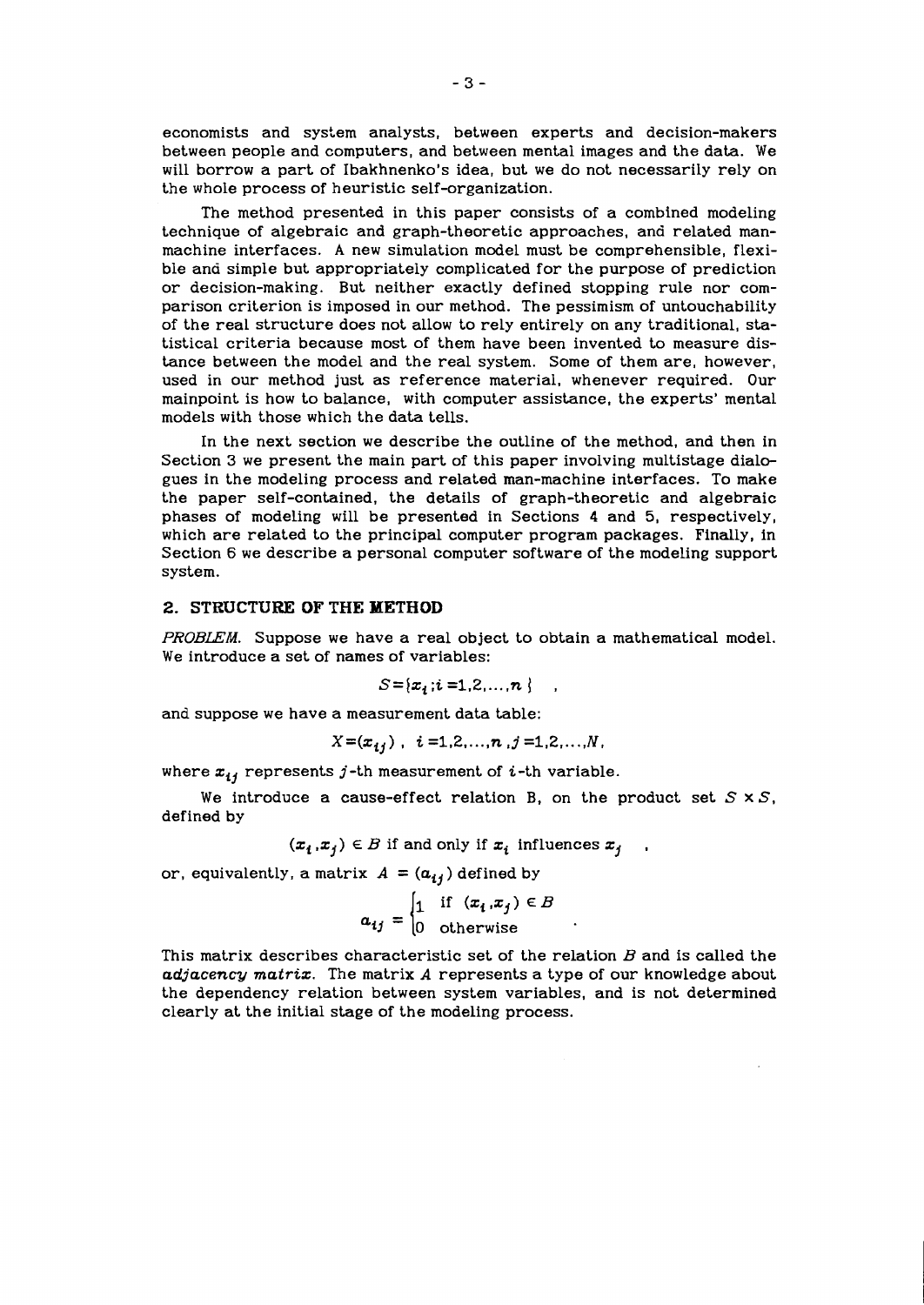The problem is to obtain a mathematical model of the system in terms of a set of equations which governs the elements of *S* using the measurement data *X* and the information *A.* 

*OUTLING.* The modeling process consists of three different but interdependent stages of dialogues.

*The first stage dialogue* is required for preparation of the modeling, including input of measurement data and the initial version of cause-effect relation on the set of variables, transformation of variables, data screening, and refinement of the cause-effect relation.

*The second stage dialogue* is devoted to find a trade-off between the measurement data and the modeler's knowledge about dependencies between the variables. Based on the measurement data and the initial version of the cause-effect relation, using the option of regression method, the computer finds a linear model and the corresponding digraph model. The modeler modifies the new relation referring to these computer models and his knowledge. The process continues repeatedly until no change occurs or the modeler is satisfied with the modified relation.

*The third stage dialogue* is related to model simplification and elaboration. Model simplification is based on the use of equivalence relation, and model elaboration is an application of regression analysis including the hypothesis testing on estimated coefficients, and examinations of the explanatory and predictive powers of the model.

Figure 1 shows the structure of the modeling process.

#### **3. INTERACTIVE MODELING METHOD**

#### **3.1. The First Stage Dialogue**

The first stage of the modeling process consists of the following steps that are necessary for preparation of the modeling.

# 1. Data *Input*

We call the triplicate *(S.X,A)* the modeling knowledge which is fed into the computer at the first step. The manner of filling the adjacency matrix *A*  should be negative. Here negative means that the modeler should enter the computer a part of his knowledge, putting 0's at the right places. The rest of entries in *A* will be filled with 1's by the computer. The underlying idea is that we should inquire into strength of relationship between every pair of variables except those which are definitely irrelevant.

In filling the adjacency matrix  $A = (a_{ij})$ , we allow to use an extension of binary relation:

> $\mid$  2 if  $x_i$  certainly influences  $x_j$  $a_{ij} = \begin{cases} 0 & \text{if } x_i \text{ never influences } x_j \end{cases}$  $1$  otherwise

There is no difference between 1 and 2 in digraph modeling. They are treated differently in choosing explanatory variables in linear modeling, i.e., the variables indicated by 2 are regarded as the core variables and those indicted by 1 the optional variables. We redefine the cause-effect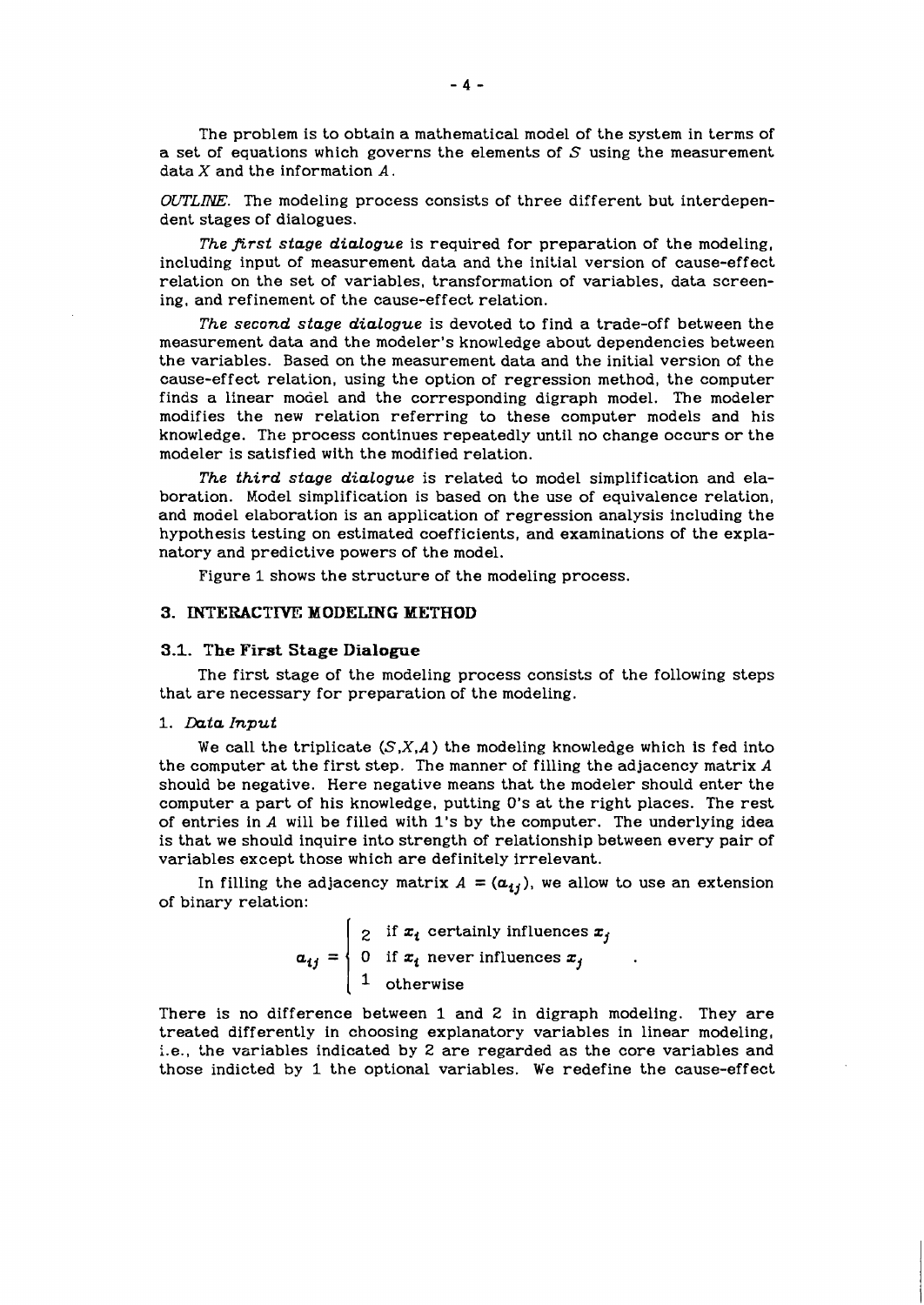

**Figure** 1: The structure of the modeling process

relation  $B$  as follows:

$$
(x_i, x_j) \in B
$$
 if and only if  $a_{ij} \neq 0$ 

We have another option of filling the matrix *A.* The relation considered is the cause and effect that is not necessarily transitive. But it may be quite feasible to employ the assumption of transitivity to develop a linear model. The modeler can choose the option of a transitive embedding method which is a modified version of that in Warfield **(1976).** The resulting matrix *A* is a transitive matrix with elements 0 or **1.** The advantage of this method is that it can reduce the number of pairwise comparisons remarkably. One caution in using this method is that the modeler should consider indirect cause-effect relationships as well as direct ones.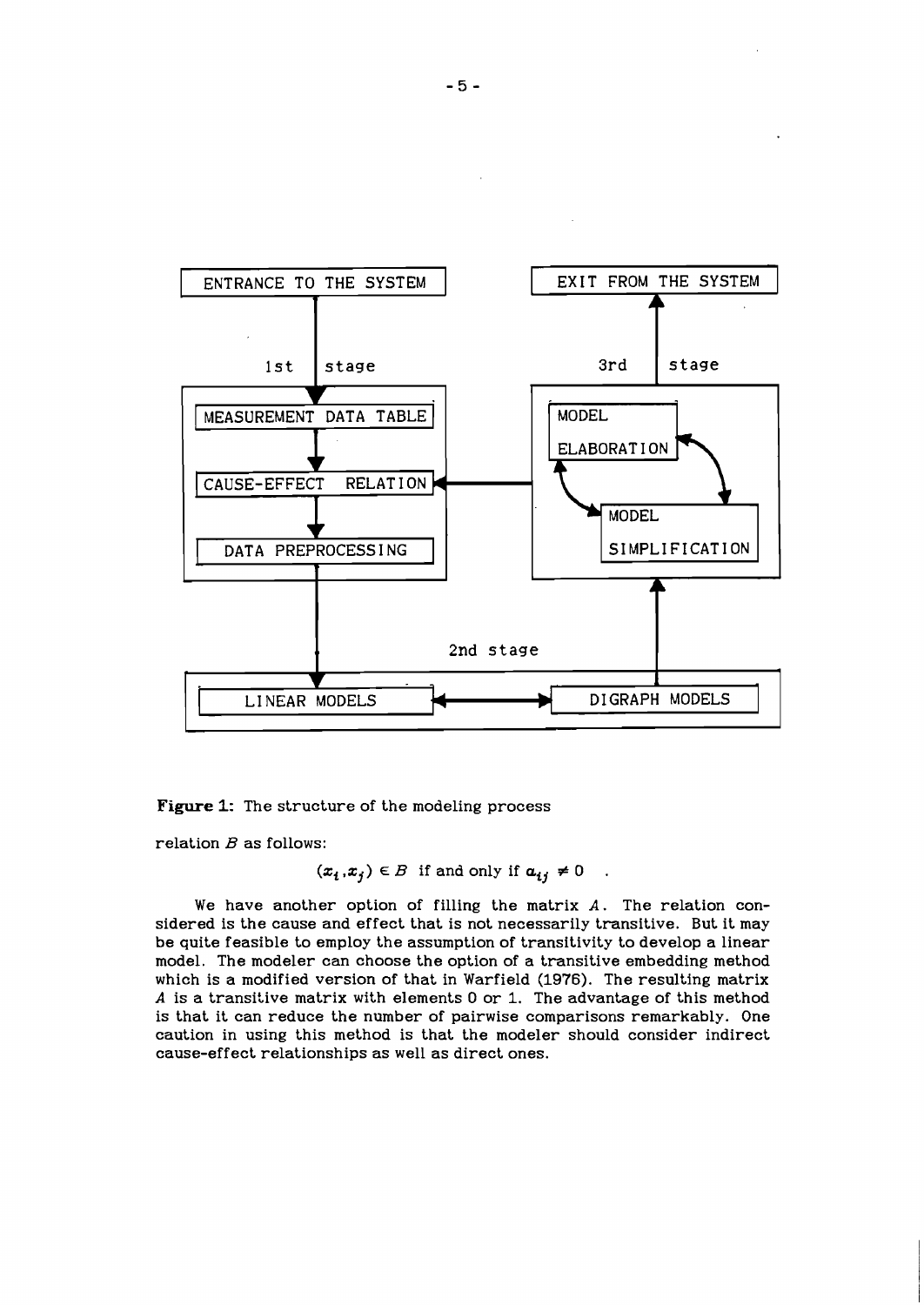#### 2. Transformation of Variables

The modeler can feed into the computer another type of knowledge: time-lag effects or functional relationships. The resulting model can be fairly complicated by transformation of variables. Transformation is also needed to make distributions of variables symmetric because, according to Hartwig and Dearing (1979), non-symmetric distributions and non-linear relationships often exist together. If every distribution of variables is roughly symmetric, then we will have a high chance to obtain a linear model. For this purpose the computer helps the modeler offering possible transformations. The options of these include:

$$
y = exp(x), \quad y = log(x), \quad y = log(x/(1-x))
$$
  

$$
y = x^{n} \quad (n: given integer), \quad y(t) = x(t-1) \quad (t: time)
$$
  

$$
y = a + bx_{1} + cx_{2} + dx_{1}x_{2} \quad (a, b, c \text{ and } d: given constants)
$$

and their combinations. Needless to say, some transformations have constraints with respect to the range of numbers. The computer provides histograms of the original and transformed variables to assist the modeler's judgement. The modeler can choose a transformation by which the resulting new variable has a satisfactorily symmetric histogram after several examination.

When a transformation is done, the computer modifies the modeling knowledge  $(S, X, A)$  in the following way. If a single variable is transformed by a formula except the time-lag operation, then the corresponding row of the data matrix  $X$  is simply rewritten with the transformed numbers. Otherwise, a new variable is added to the set  $S$ , a new row is added to the data matrix  $X$  for the transformed data, and the adjacency matrix is extended in such a way that the new row (resp. column) is given by Boolean addition of the corresponding rows (resp. columns) of original variables.

#### 3. Cause-Effect Relation

If the modeler wants to look at the structure of his mental model, then the computer will show the digraph of hierarchy based on the adjacency matrix *A,* taking its transitive closure and extracting the skeleton. The process of obtaining a digraph will be explained in detail in Section 4. Moreover, if the modeler wants to check the relationship between a pair of variables, then the computer will show two dimensional scatter plots. The modeler can change the relation characterized by *A* referring to these information.

If the objective of modeling is not just description but control or prediction of the real system, then the control variables or the variables whose data can be obtained accurately should be placed in appropriate positions in the hierarchy. The introduction of the modeler's assumptions or prejudices at this stage should be as little as possible.

# 4. Linear ReLation

The computer checks and displays pairs of variables which have high correlation coefficients. To avoid the problem of multicollinearity and also to simplify the model, it is recommended that one of the pair is set aside when they are supposed to be linearly dependent. If the pair  $x_i$  and  $x_j$  is such a pair and the modeler wants to exclude  $x_j$ , then the j-th row and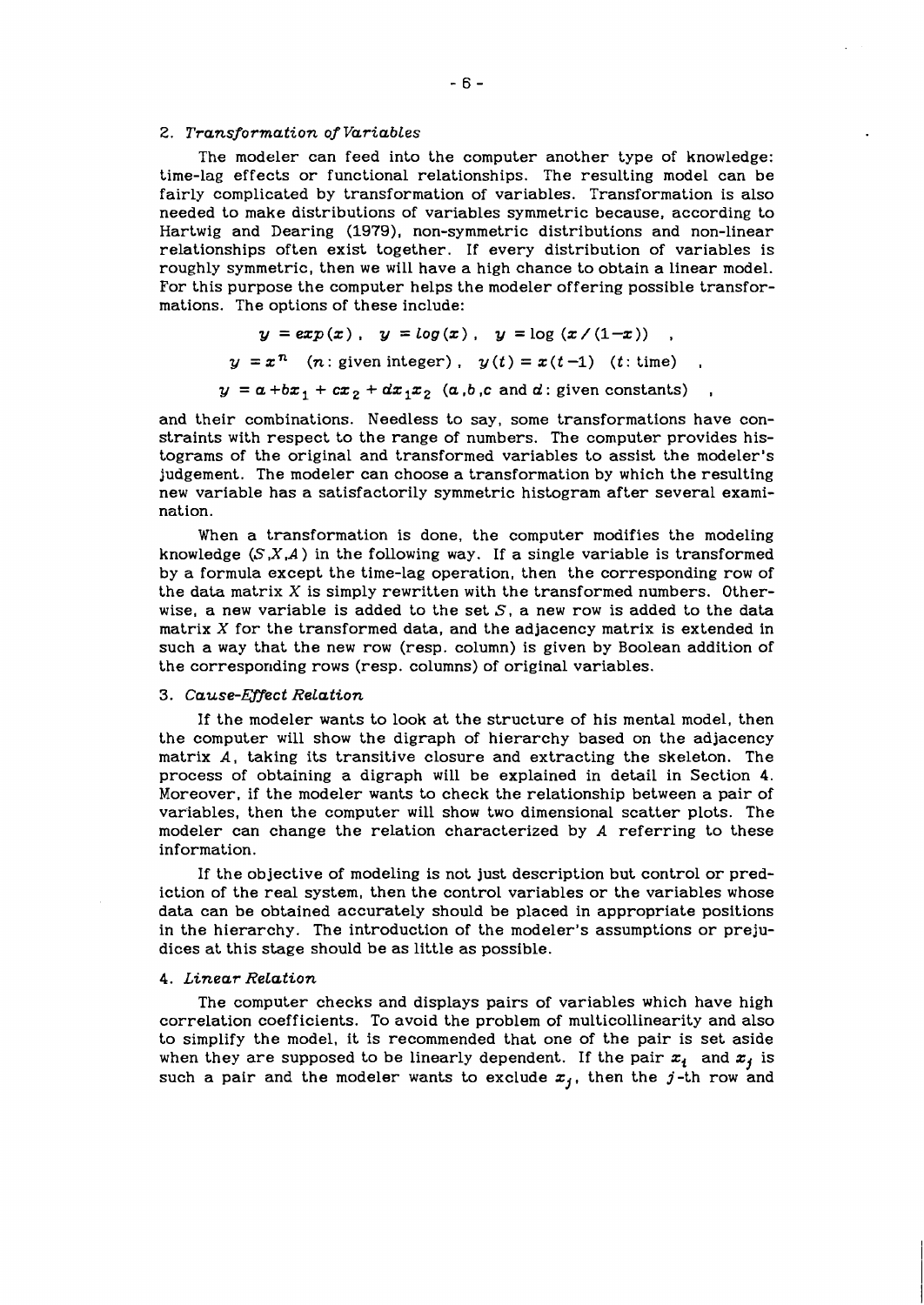column of **A** will be rewritten as

 $a_{ji} = 3$  and  $a_{jk} = 0$ ,  $k \neq i$ ,  $k \neq j$  $a_{ij}=2$  and  $a_{kj}=0$ ,  $k \neq i$ ,  $k \neq j$ 

where *3* is treated the same as 1 or *2* in the digraph modeling, but it is treated as 0 in the linear modeling. Thus,  $x_i$  will be explained only by  $x_i$ and  $x_j$  will not be an explanatory variable for  $x_i$ .

The underlying idea is that if we put  $a_{ji} = 2$ , then there will be a high possibility that  $\pmb{x_i}$  is also explained only by  $\pmb{x_j}$  and this is not interesting. If there are more than two variables that are highly correlated, then the modeler can remove some of them in the same manner.

If there are some known relationships between variables in terms of linear equations, then the modeler can enter the facts into the computer. This information will save time in the second stage dialogue.

#### 5. *Data Screening*

If at some step the modeler wants to check distributions or outliers of the data for some variables, the computer assists the modeler by showing the list of candidates of outliers, histograms or scattergrams. The modeler can designate the case numbers which he does not want to use in modeling.

*mer the first stage dialogue, the set of variables S and the data matrix X are fized and will be used in the next stage as they are. The adjacency matrix A which contains the modeling knowledge obtained up to this stage is alone open for further modification.* Figure 2 shows a visual description of the first stage dialogue.

# **3.2. The Second Stage Dialogue**

The purpose of this stage is to elaborate the cause-effect relations which are summarized in the adjacency matrix. **A** series of reciprocal considerations and calculations by the modeler and the computer will continue until at least one of them recognizes that the further repetition would not improve the model. The information exchange process is the following:

# *1. Selection of Regression Method*

The modeler should choose one of the options of regression methods with self-selection of explanatory variables, which will be used in the next step. The options of these include:

- the forward selection procedure,
- the backward elimination procedure,
- the all possible selection procedure, and
- the group method of data handling.

The last one is most recommended in our method because we have in mind the real world that can hardly provide the data with which the traditional, statistical inferences work well. If this method is selected, the computer asks the modeler about the data division into the training and testing sets. We use a modified or simplified version of this method, i.e., *the partial descriptions* will be written in a linear form (linear in variables). This point will be discussed in Section 5.1.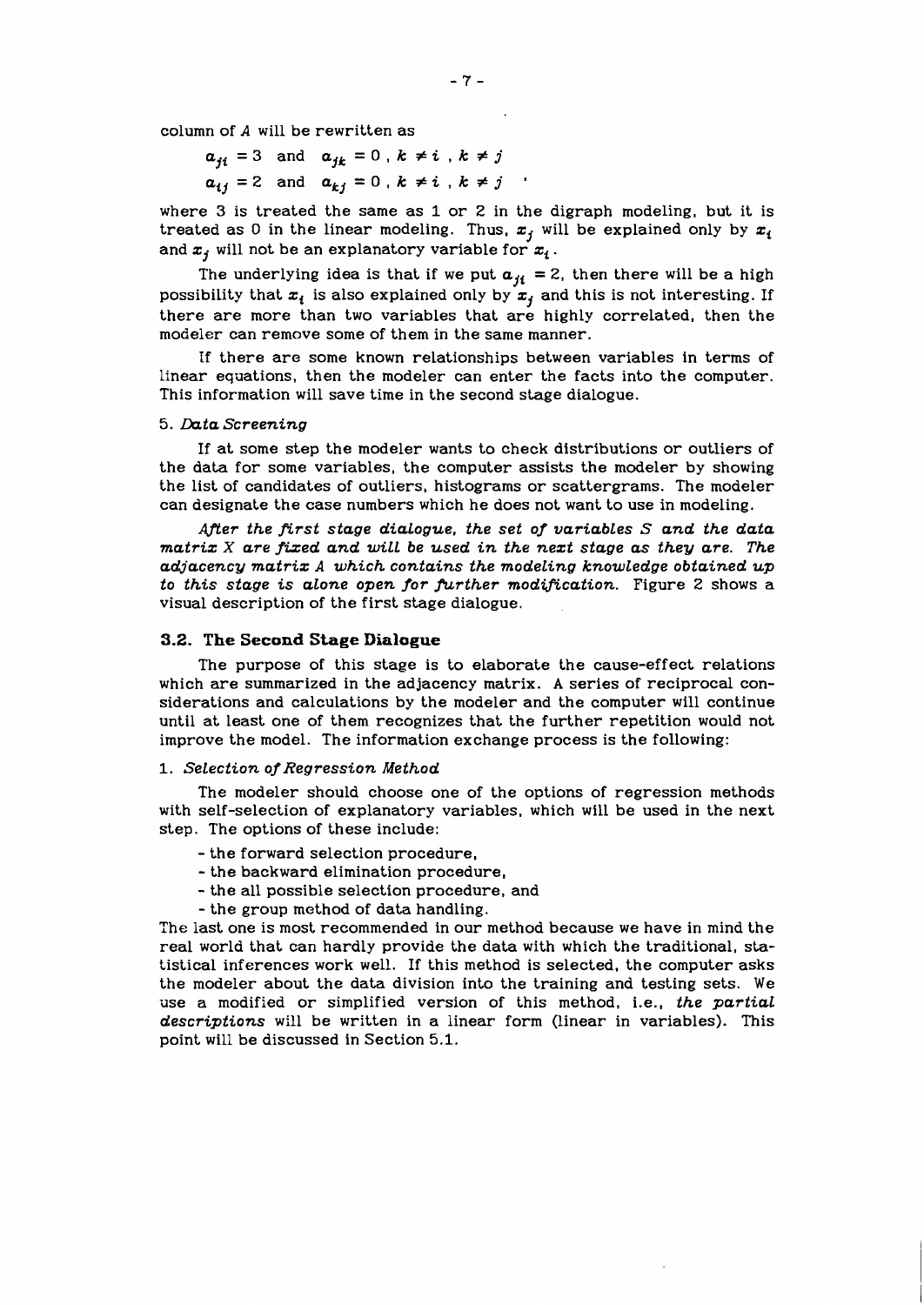

Figure 2: The first stage dialogue (M: modeler, C: computer)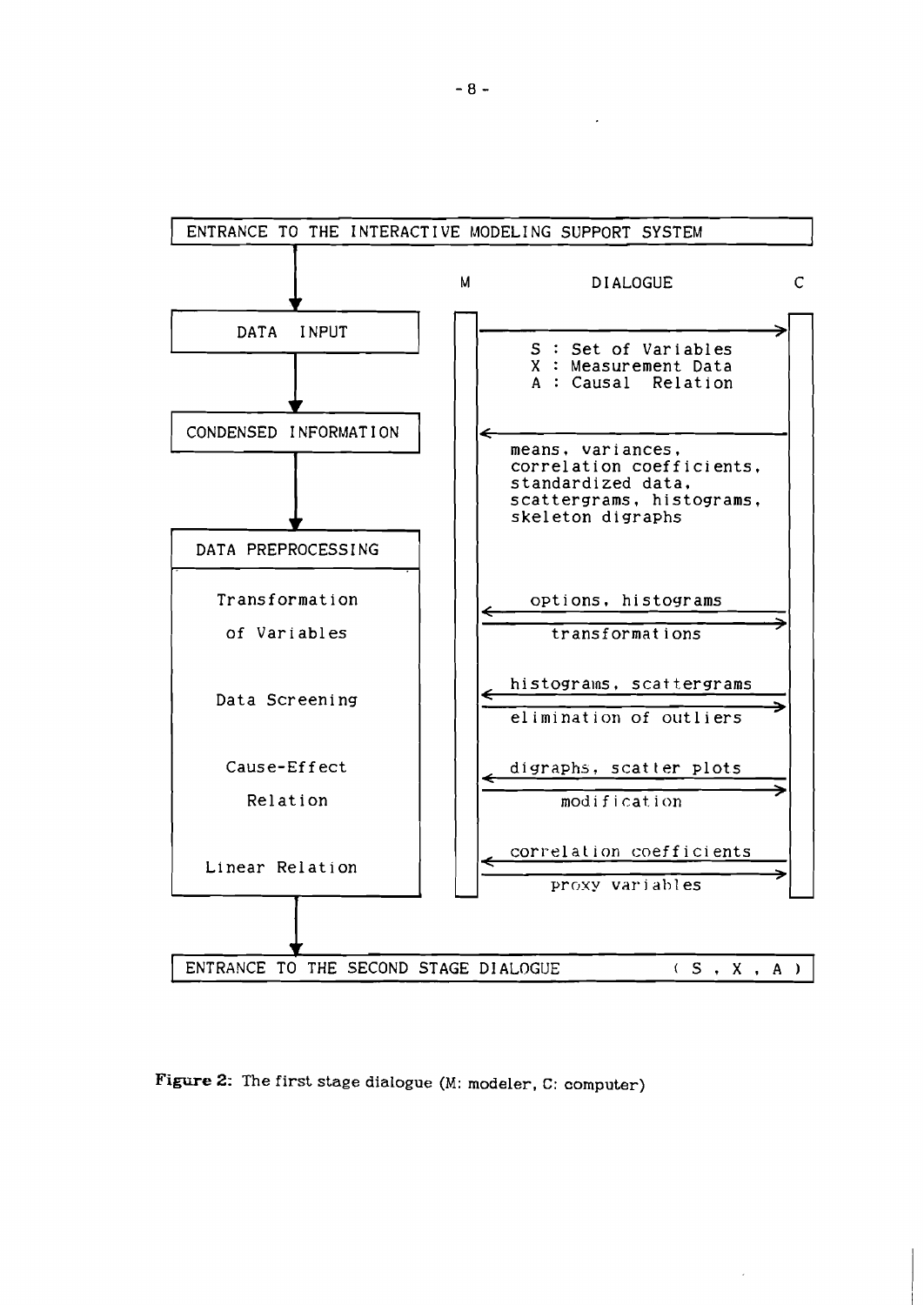2. Estimation of Linear Relationships

First the computer prepares an  $n \times (n + 1)$  vacant array  $\overline{C}$ :

 $\overline{C} = (c_{ij}), i = 1,2,...,n, j = 0,1,...,n$ .

For the convenience we write  $c_0$  for the first column vector of  $\overline{C}$  and C for the remaining  $n \times n$  matrix, i.e.,

$$
\overline{C} = (c_0, C)
$$

The array  $\bar{C}$  is prepared for the coefficient matrix of a set of linear equations which the computer will search from now on:

 $x = c_0 + Cx$  with  $c_{ii} = 0$ , all i

where  $x$  denotes the  $n$ -column vector whose components correspond to the names of variables  $x_1,x_2, \ldots, x_n$ .

By the selected automatic modeling method, the computer will estimate the row vectors of  $\overline{C}$  one by one referring to the matrix A (which can be converted to a transitive matrix before going into modeling) in the following way:

- Suppose now a turn is *i*-th row vector of  $\overline{C}$ .

- The computer refers the i-th column of the adjacency matrix **A,** and defines two subsets of  $S$ :

$$
S_i^2 = \{x_j : a_{ji} = 2, j \neq i\}
$$
  

$$
S_i^1 = \{x_j : a_{ji} = 1, j \neq i\}
$$

The variables  $x_j$  in  $\mathcal{S}^2_t$  are always chosen as  $\emph{expianatory variables}$  for  $x_i$  , and those in  $S_i^1$  are candidates of explanatory variables for  $x_i$  (the explained variable). Let us call  $S_t^2$  the set of *core variables* and  $S_t^1$  the set of optional variabtes.

- By the specified method the computer will find the best fit equation (the meaning of the best fit will be explained in Section 5):

$$
x_i = \hat{c}_{i0} + \sum_{x_j \in S_i^1 \cup S_i^2} \hat{c}_{ij} x_j
$$

where  $\hat{c}_{i0}$ ,  $\hat{c}_{ij}$  are estimated coefficients.

- The computer substitutes:

$$
c_{i0} = \hat{c}_{i0}
$$
  

$$
c_{ij} = \begin{cases} \hat{c}_{ij} & \text{if } x_j \in S_i^1 \cup S_i^2 \\ 0 & \text{otherwise} \end{cases}
$$

Thus the computer will have found a linear model:

$$
M_C = (S, C)
$$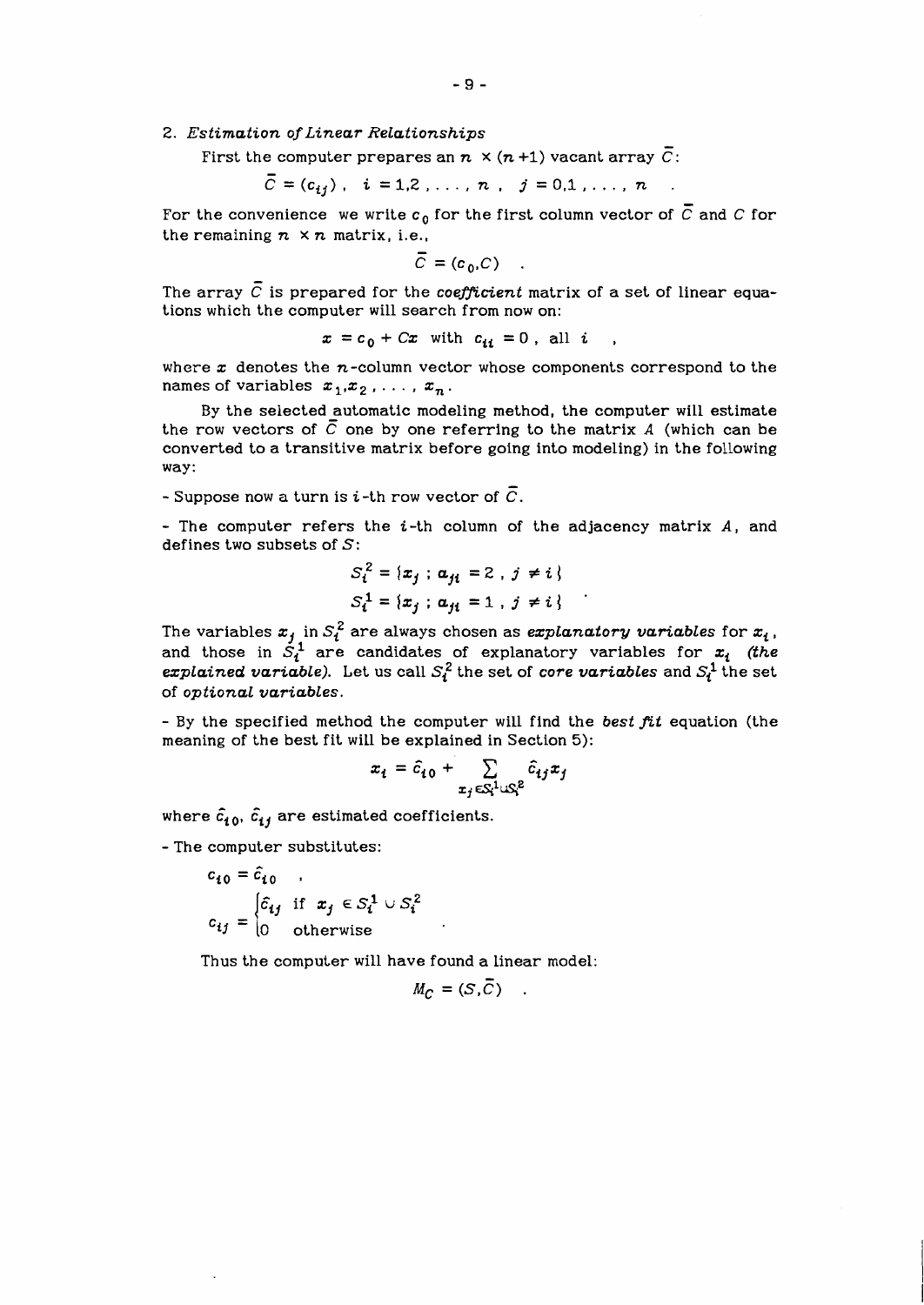#### *3. Extraction ofskeleton*

A linear manifold indicates a relationship between variables, but it does not tell about the cause-effect relationships. But, here we impose on the computer a heuristic assumption: *In the linear model*  -

$$
M_C = (S, \overline{C}) \text{ or } x = c_0 + Cx
$$

*the explanatory variables are regarded as the causal variables to the explained variables.* 

Following this assumption the computer modifies the adjacency matrix  $A = (\mathbf{a}_{ij})$  referring to  $C = (c_{ij})$  as follows: Let us denote the new *i*, *j* entry of *A* by  $a_{ij}^n$  and the old *i*, *j* entry by  $a_{ij}^0$ .

$$
\boldsymbol{a}_{ij}^n = \begin{cases} 0 & \text{if } c_{ji} = 0 \text{ and } x_i \in S_j^1 \\ a_{ij}^0 & \text{otherwise} \end{cases}
$$

Thus some of 1's in **A** will turn into 0's. The corresponding relation *B* is then defined by

$$
(x_i, x_j) \in B \text{ if and only if } a_{ij} \neq 1 .
$$

Let us introduce a digraph *D* defined by

 $D = (S.B)$ 

where the elements of S are identified as *vertices* and those of *B arcs.* The vertices are represented by points and there is a directed line heading from  $x_i$  to  $x_j$  if and only if  $(x_i, x_j)$  is in *B*. Let  $\overline{B}$  denote the transitive closure of *B,* i.e.,

- (a)  $\overline{B}$  contains  $B$ .
- (b)  $\overline{B}$  is transitive, and
- (c)  $\overline{B}$  is the minimal relation satisfying (a) and (b).

Suppose the variable set *S* can be divided into *m equivalence classes*   $E_1, E_2, \ldots, E_m$ . Here an  $E_n$  is defined by <u>ե</u>

$$
x_i
$$
,  $x_j \in E_p$  if and only if  $(x_i, x_j)$ ,  $(x_j, x_i) \in \overline{B}$ .

By the graph-theoretic terminology an equivalence class is called a *strong component* or *a cycle set* of the digraph *D.* For details see Section 4.1. Then we can define new sets:<br> $\tilde{c} = (\vec{r} \cdot \vec{r})$ 

$$
\bar{S} = \{E_p : p = 1, 2, \dots, m\}
$$
  

$$
B' = \{(E_p, E_q) : \text{some } (x_i, x_j) \in \bar{B}, x_i \in E_p, x_j \in E_q\}
$$

and the corresponding digraph is called the *condensation digraph:* 

$$
D^* = (\bar{S}, B^*) \quad .
$$

Finally we introduce the *skeleton* digraph  $\overline{D}$  which is a minimum-arc *subdigraph* of *D,* for which removal of any arc would destroy reachability present in the relation. Actually the above process is carried out by some matrix operations in the computer. The details will be described in Section 4.2.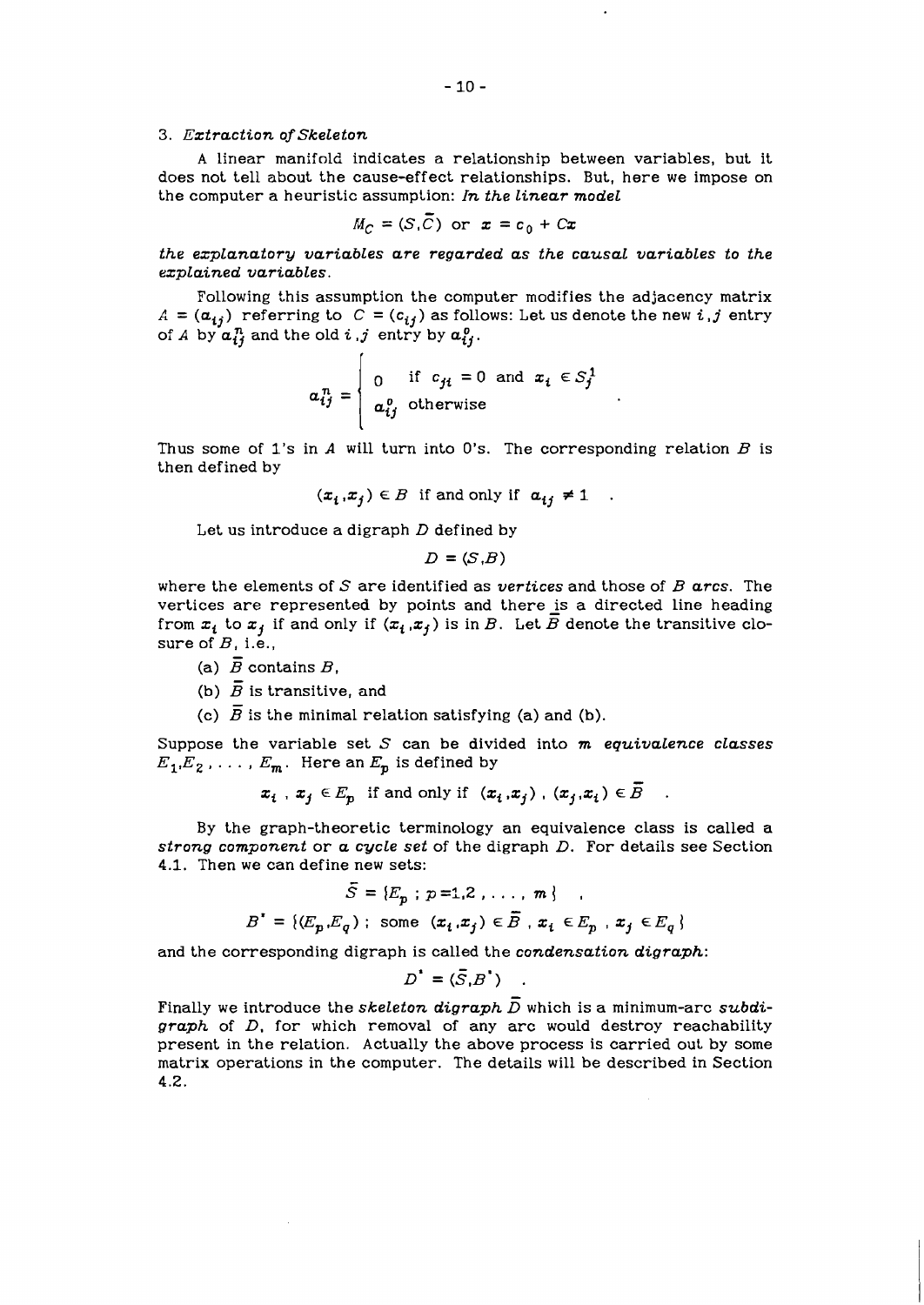After all, the computer will have found the digraph model:

$$
M_D = (\bar{S}, \bar{D}) \quad .
$$

This is a visual version of the linear model  $M_{C}$ . The digraph model is uniquely led from the linear model by the heuristic assumption, but the reverse is not true.

# *4. Information Exchange*

Now the computer has a linear model  $M_C$  and the corresponding digraph model  $M_p$ . This step is devoted to the learning experience for both the modeler and the computer. Showing its digraph model  $M_D$ , the computer asks the modeler modification of the relation present in the linear model. The allowable amendments to the digraph model and their reflection on the adjacency and reachability matrices are summarized as follows; if an amendment affects the skeleton matrix, the digraph model is immediately modified.

# (1) Format Amendments to Hierarchy

To facilitate interpretation of the relation, the modeler can amend the format of hierarchy that affects only the skeleton matrix. Such amendments include replacements of vertices, the contraction of vertices in different levels and the pooling of vertices in the same level. The vertices contracted or pooled are drawn in different colors to distinguish them from the strong components.

### (2) Substantial Amendments to Cycles

The modeler can look at the adjacency structure of each cycle (strong component) and modify it by adding or removing arcs. Addition of an arc to a digraph map of a cycle has no effect on the reachability but corresponds to replacing a 0 in the adjacency matrix with a 1. On the other hand, removal of an arc causes the reverse operation on the adjacency matrix. When an arc is removed, the computer finds the transitive closure of the revised adjacency matrix and rewrite the reachability matrix. But an arc removal from a cycle sometimes preserves the universal reachability. If the cycle clipping is desired, a cycle can be divided into two strong components which can be either in the same level or in different levels. When a cycle is clipped by this manner, the corresponding interconnecting entries between divided strong components in the reachability matrix, and also those of the adjacency matrix filled with l's, will be replaced by 0's. The modeler should pay careful attention to the cycles forming the *vertex basis.* Here the vertex basis of a digraph is the set of vertices which consists of all vertices with no incoming arcs. The variables in the vertex basis should be measurable with relatively small measurement errors and should be appropriate as the control variables.

#### (3) Substantial Amendments to Hierarchy

Addition of a new arc to the hierarchy causes the same change in the adjacency and reachability matrices in such a way that all 0's between two strong components are replaced by 1's. But the latter matrix may not be reachable; hence the computer finds the transitive closure of the revised matrix. Removal of an arc from the hierarchy often affects the reachability. If an arc is removed, the adjacency matrix is first modified by replacing all 1's between two strong components with 0's. Then the computer finds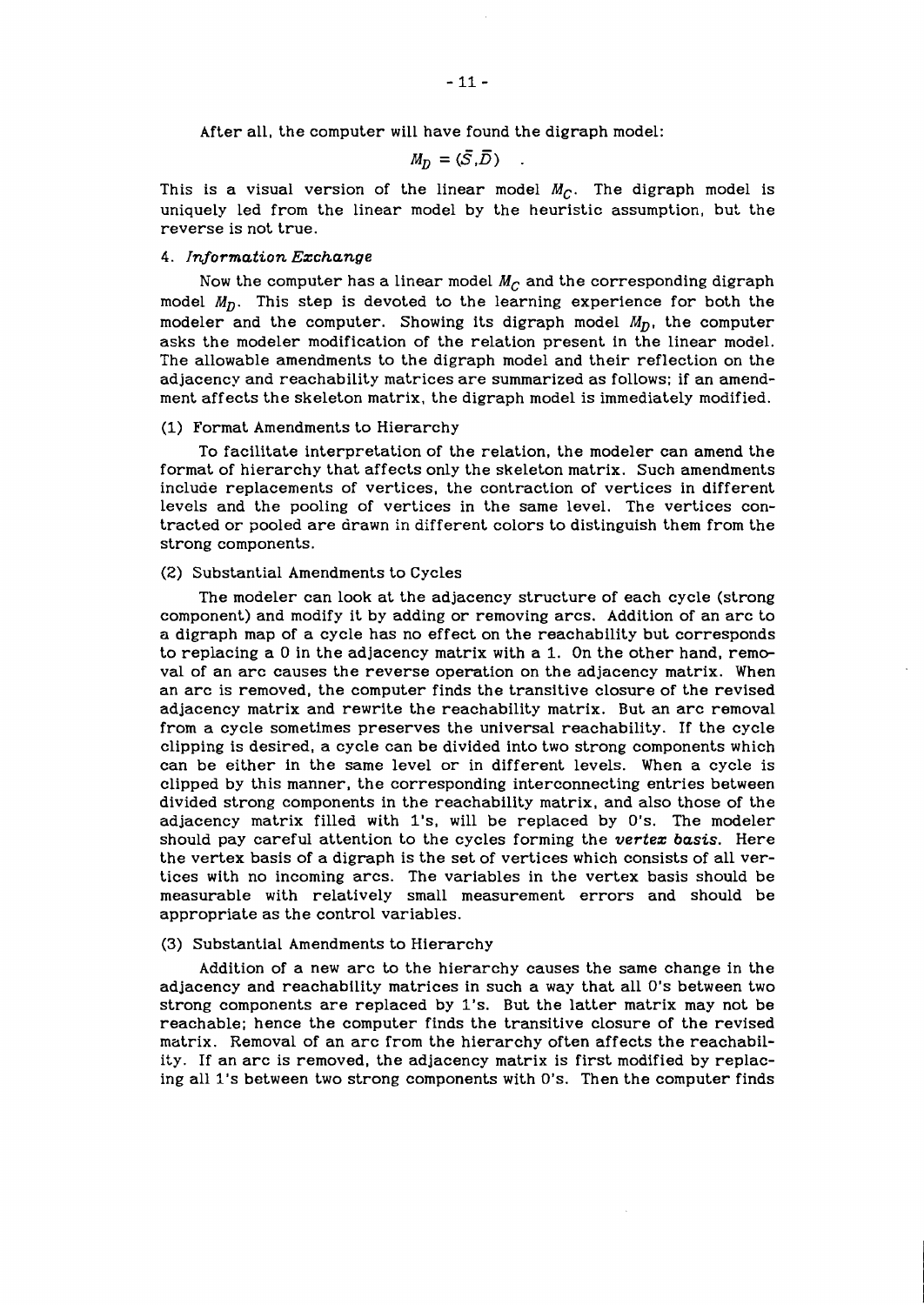the transitive closure of the revised adjacency matrix and see it thereafter as the transitive matrix. If an arc removal causes the violence of the total reachability necessary in the system, the modeler should compensate it by adding appropriate arcs.

Even the expert can hardly tell whether the obtained linear equations are appropriate or not because of the difficulties of checking validity of the hypothesis testing and giving meaning to regression coefficients. Therefore the linear equations are not shown here. But the direct modification of the adjacency structure between cycles is sometimes required. We prepare another program for this purpose.

#### (4) Amendments to Adjacency Structure

The computer exhibits the columns of the adajcency matrix *A* one by one which may present the linear relationship of variables. The modeler can change 0's to 1's in each column, and vice versa. Moreover he can write 2's at some entries if the indicated variables should always be necessary as the explanatory variables, i.e., the core variables. If any change is done, the reachability matrix is recalculated and the revised digraph is shown.

*the modeler does not change any relationships, then the modeling process will proceed to the third stage dialogue. Otherwise, the second stage dialogue will be repeated again. In this case the modeler can inform the computer the Linear relationships with which he is already satisfied for saving time. He can substitute the reachability matrix fir the adjacency matrix to find further possibilities in the linear modeling.* Figure *3* sketches this stage of dialogue.

#### **3.3. The Third Stage Dialogue**

This stage consists of two modes:

- model elaboration, and
- model simplification.

The modeler can move from one mode to another at any time he wants.

# 1. *Model Elaboration*

If the modeler considers that he has enough data and that their statistics are meaningful, then he can elaborate the computer model by the classical regression analysis. Even if he has used the group method of data handling at the second stage, it is recommended in Ivakhnenko et al. (1979) that the coefficients of all the models upon comparison and selection can be reestimated using the minimum mean square error method applied to the whole data table. In this mode the modeler must designate an explained variable, then the computer will reestimate the coefficients of the linear equation and provide the following statistics:

- standard errors of estimated coefficients,
- t-ratios of estimated coefficients,
- standard deviation of residuals,
- F-ratio against a null hypothesis, and
- controlled determination coefficient.

All the above statistical terminologies will be explained in Section 5.2. Moreover, the computer supplies the routines: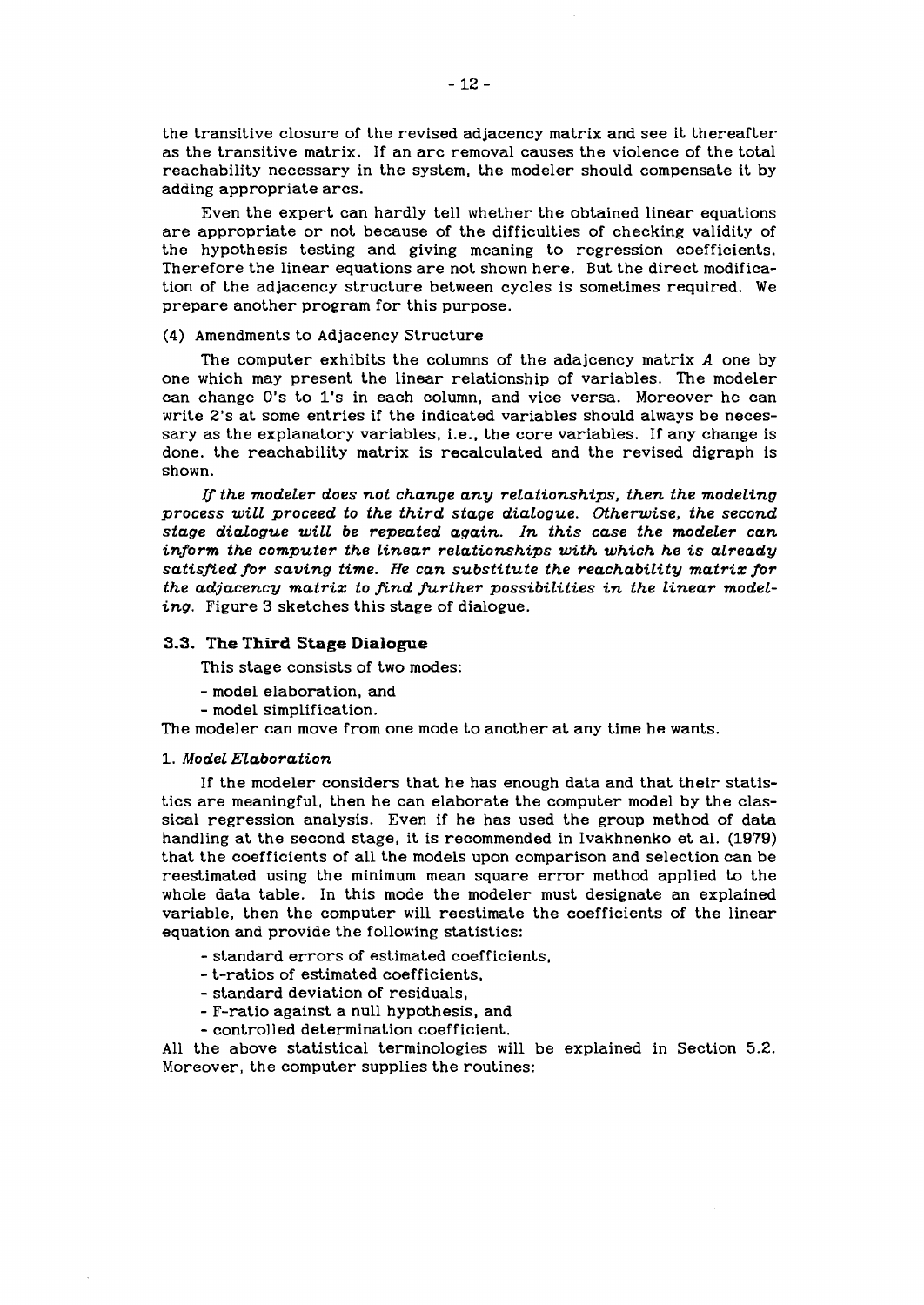

**Figure** 3: The second stage dialogue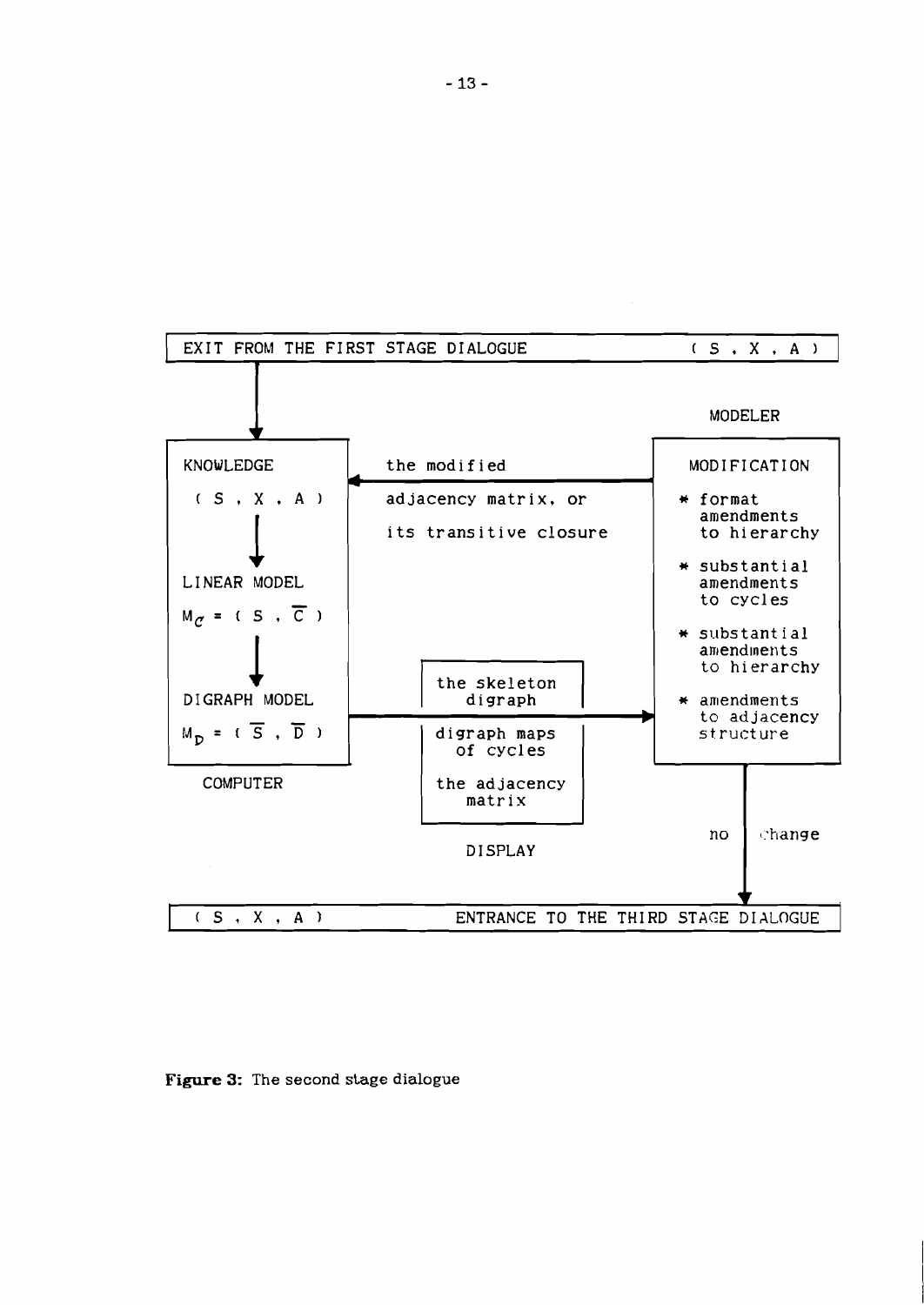- residual plots,
- multicolliearity checking, and
- prediction, if a new data set is available.

The modeler can elaborate the computer model by adding or removing some explanatory variables referring to these statistics. If the modeler wants the data preprocessing, he can call the subroutines in the first stage:

- transformation of variables, and

- data screening.

# **2.** *Model Simplification*

Because the variables in an equivalence class may be connected by a linear relationship, it is desirable to choose proxy variables for model simplification and elaboration as well. The modeler can extract some proxy variables in each equivalence class to simplify the computer model in the following way.

(1) If two or more explanatory variables in a linear equation come from the same equivalence class, then the modeler can examine model simplification by choosing one or a few proxy variables and removing the rest. The computer will reestimate the coefficients of the equation and calculate some statistics mentioned in the model elaboration mode. The modeler can ask the computer to choose other variables as the proxy variables repeatedly, and if he is satisfied with one of the results, he will obtain a simplified model.

**(2)** If the explanatory variables in a linear equation come from many equivalence classes, then the modeler can examine further simplification so that the explanatory variables will come from a small number of equivalence classes, as long as the simplification does not destroy the reachability present in the model developed at the second stage.

Figure 4 shows the flow chart of the third stage dialogue. *The modeler can return to the first stage dialogue if he wants to reconstruct the model by using alternative tools equipped in the computer.* 

# **4. GEOMXTRIC** *PHASE* **OF YODELING**

Having in mind that our final goal is to extract numerical properties of a complex system, we place the emphasis on the quantitative aspects of the relationships. One important thing involved in developing geometric models is the learning experience about the potential variables and their interactions. Lack of understanding of the structure of the underlying systems often leads us to the wrong conclusion.

Let us recall the notations: *S* denotes the set of descriptive system variables:

$$
S = \{x_1, x_2, \dots, x_n\}
$$

and  $B$  a cause-effect relation of these variables:

 $B = \{ (x_i, x_j) : x_i, x_j \in S \text{ and } x_i \text{ affects } x_j \}$ .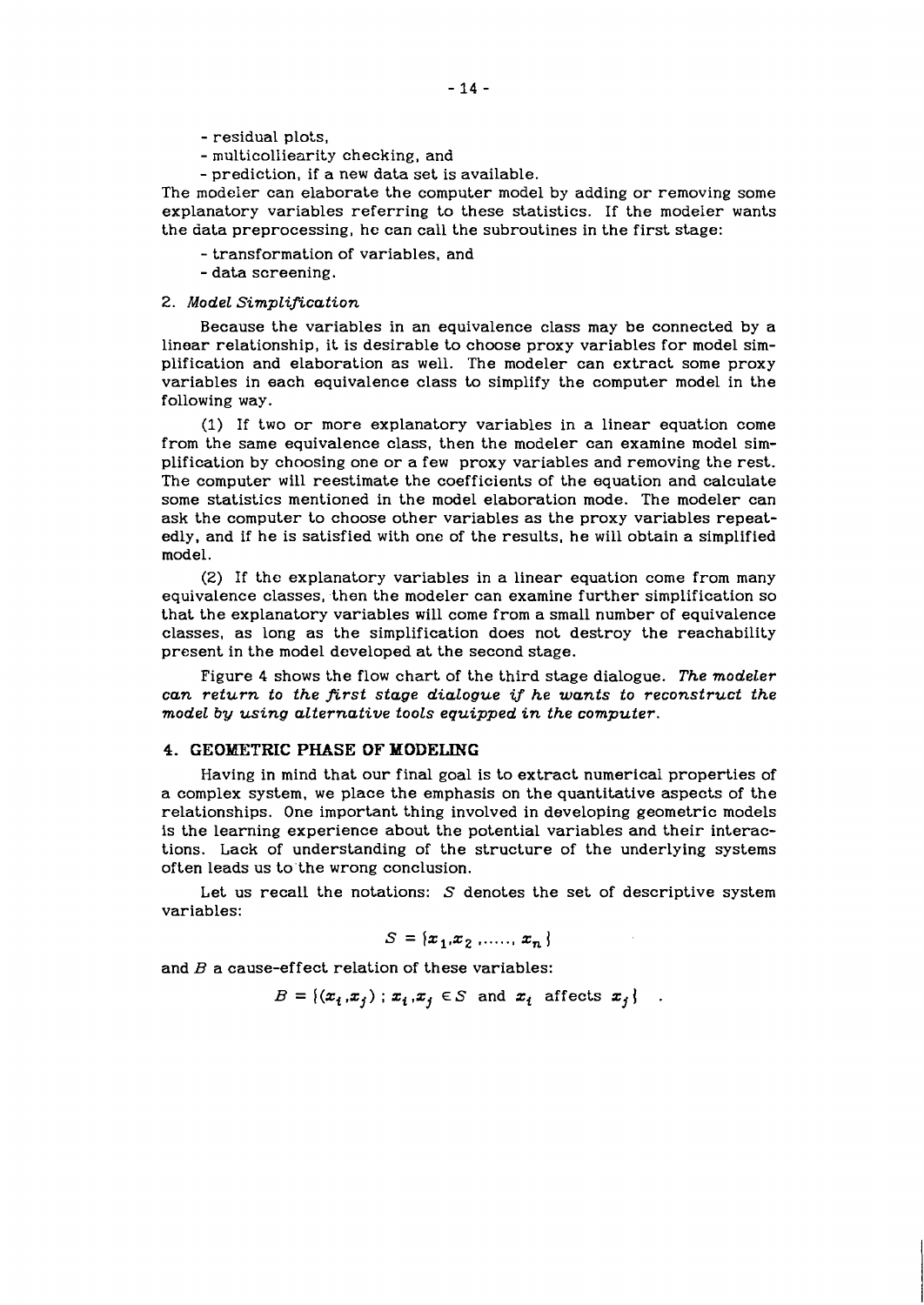

**Figure** 4: The third stage dialogue (M: modeler, C: computer)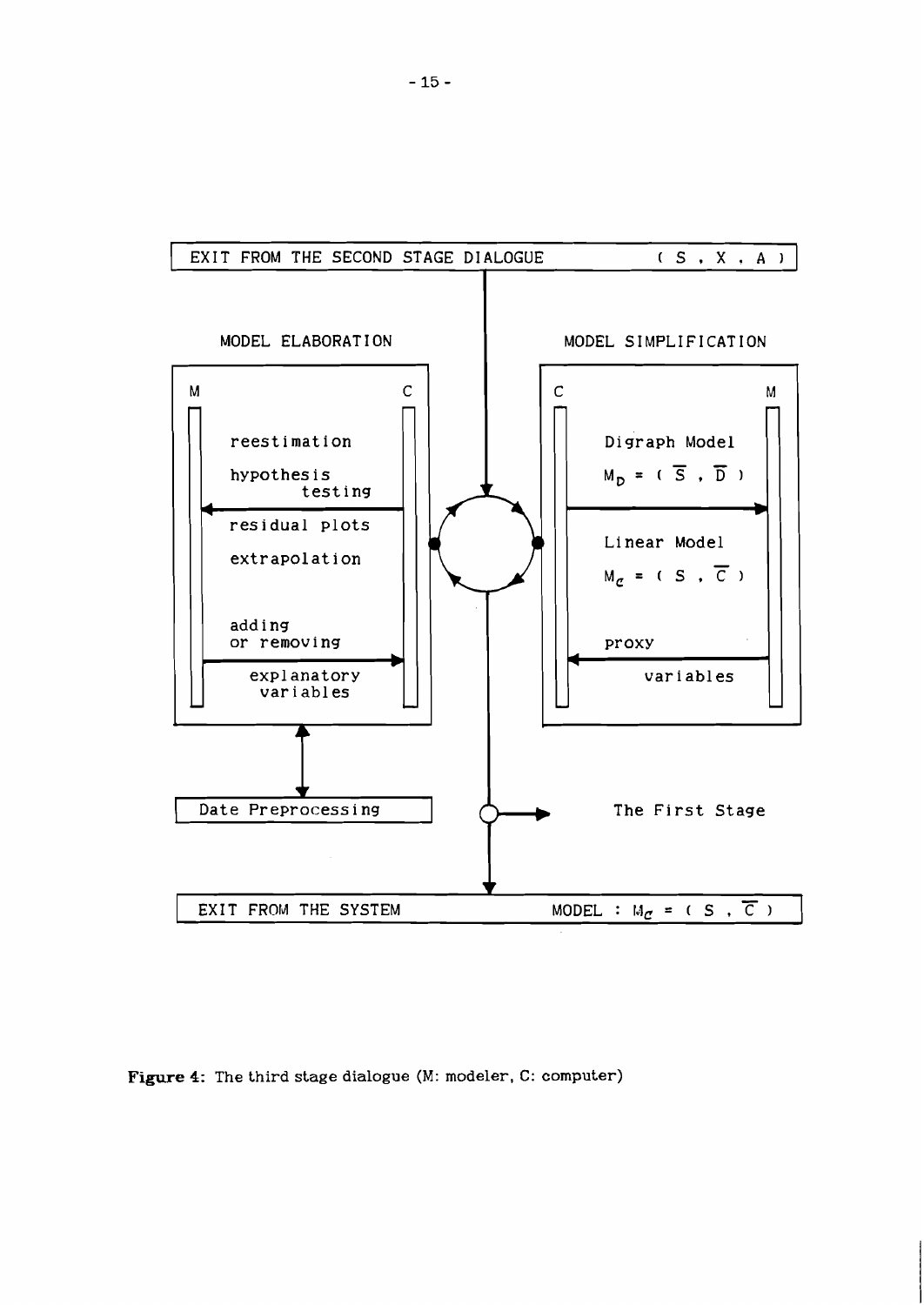# **4.1. Graph Theoretic Concepts**

The foundation of structural modeling is provided by the graph theory which has been impressively developed by Harary et al. *(1965)* and Roberts *(1976):* the latter is the original text of the following description.

Define a directed graph or digraph *D* as a pair *(S,B),* where *S* is the set of elements and  $B \in S \times S$  is a subset of ordered pairs of elements. We use the notation  $S(D)$  and  $B(D)$  for the vertex set and the arc set of  $D$ , respectively. The vertices are represented by points and there is a directed line leading from  $x_i$  to  $x_j$  if and only if  $(x_i, x_j)$  is in *B*. If there is an arc from vertex  $x_i$  to vertex  $x_j$ , we shall say that  $x_i$  is *adjacent* to  $x_j$ . We say  $x_j$  is *reachable* from  $x_i$  if there is a path from  $x_i$  to  $x_j$ . A path is a sequence

$$
y_1
$$
,  $(y_1, y_2)$ ,  $y_2$ ,  $(y_2, y_3)$ , ...,  $(y_t, y_{t+1})$ ,  $y_{t+1}$ 

where  $t \geq 0$ ,  $\{y_1, y_2, \ldots, y_{t+1}\}$  is a subset of *S* and each  $(y_i, y_{i+1})$  is in *B*. A path is called *closed* if  $y_{t+1} = y_1$ . If the path is closed and the vertices  $y_1, y_2, \ldots$ ,  $y_t$  are distinct, then the path is called a *cycle*. An arc from a vertex to itself is called a *loop.* 

*A* digraph *D* is *strongly connected* or *strong* if for every pair of vertices  $x_i$  and  $x_j$ ,  $x_i$  is reachable from  $x_j$  and  $x_j$  is reachable from  $x_i$ . A *subdigraph* of *D* is a digraph whose vertex set is a subset of *S(D)* and whose arc set is a subset of *B(D). A strong component* or a *cycle set* of *D*  is a maximal strongly connected subdigraph, where maximal means that if we add more vertices, the resulting generated subdigraph is not strongly connected. The vertices in a strong component form an equivalence class, i.e., they are connected with each other by a reflexive, transitive and symmetric relation. Note that a single vertex may constitute a strong component, and each vertex is in one and only one strong component.

We can now define a new digraph *D',* the *condensation digraph* of *D*  as follows. Let  $E_1, E_2, \ldots, E_m$  be the strong components or proxy vertices. Then

$$
S(D^{\bullet}) = \{E_1, E_2, \ldots, E_m\}
$$

and we draw an arc from  $E_p$  to  $E_q$  if and only if  $p \neq q$  and for some vertices  $x_i \in E_p$  and  $x_j \in E_q$ , there is an arc from  $x_i$  to  $x_j$  in *D*.

**<sup>A</sup>**collection V of vertices of a digraph *D* is called a *vertez basis* of *D*  if every vertex not in  $V$  is reachable from some vertex in  $V$  and  $V$  is minimal. Here, minimal means that no proper subset of  $V$  can reach all vertices. The concept of the vertex basis is important from the control-theoretic view point and some theorems have been established:

*(1) The condensation digraph D' of a digraph D is acyclic, i.e., it has no cycles.* 

*(2) An acyclic digraph has a unique vertez basis, consisting of all vertices with no incoming arcs.* 

(3) Let  $V^*$  be the unique vertex basis of  $D^*$ . Then the vertex basis of *D are those sets V consisting of one vertez from each strong component of*   $D$  which is in  $V'$ .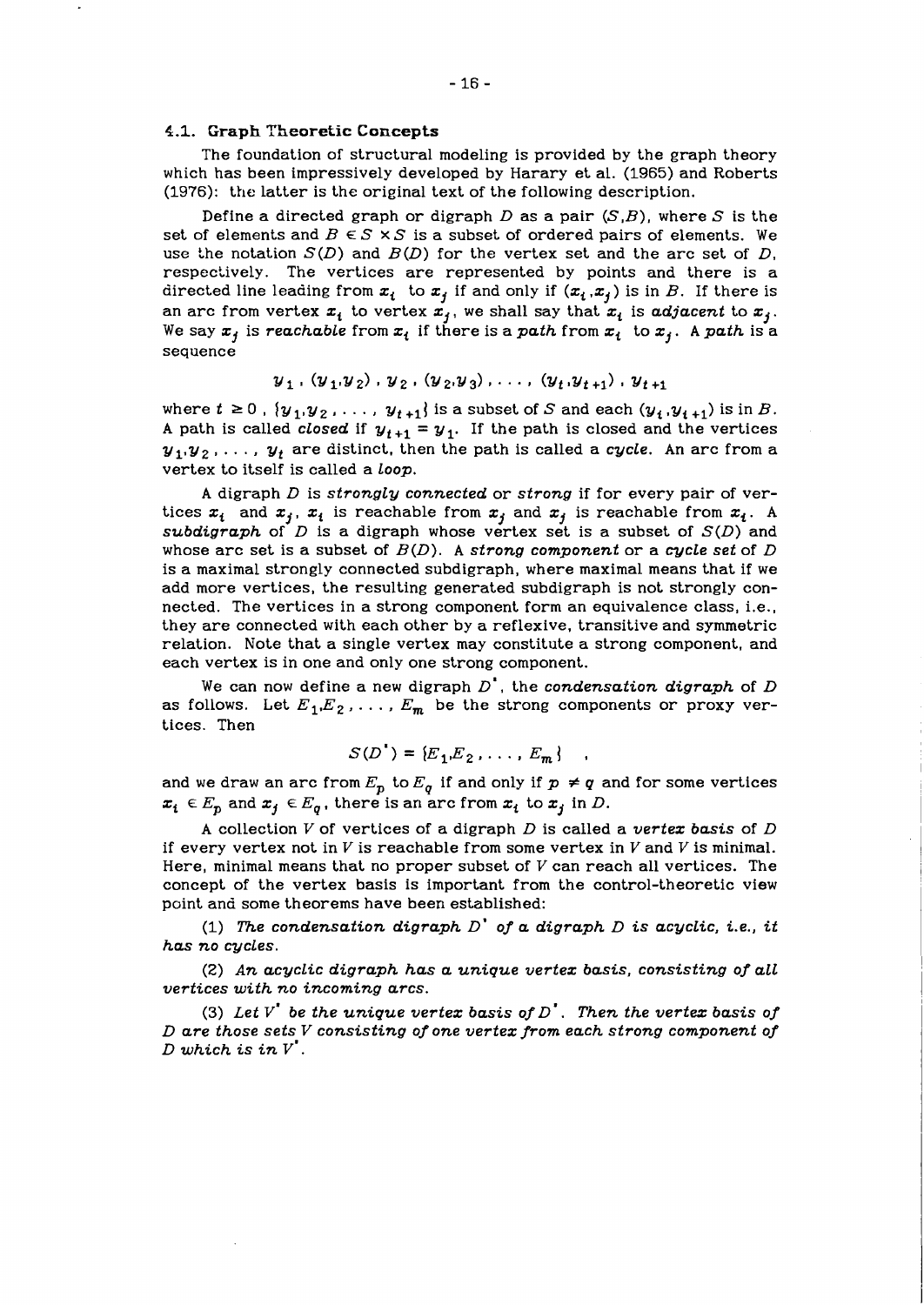*(4) Every two vertez bases of a digraph have the same number of vertices.* 

A skeleton digraph  $\overline{D}$  is a minimum-arc subdigraph of  $D^*$ , in which each strong component or a cycle in **D** has been replaced with a proxy vertex, and from which removal of any arc would destroy reachability present in the relation. **A** skeleton digraph gives insight into the hierarchical structure of the underlying system.

# **4.2. Structural Modeling**

System structures in terms of the graph-theoretic terminologies can be conveniently summarized using suitable binary matrices. The process of structural modeling is a series of steps of matrix operations; a brief description is presented below.

Suppose  $D = (S, B)$  is a digraph. The adjacency matrix *A* associated with *D* is the matrix  $(a_{ij})$  defined by

$$
a_{ij} = \begin{cases} 1 & \text{if } (x_i, x_j) \in B \\ 0 & \text{otherwise} \end{cases}
$$

One of the important properties of the adjacency matrix is:

If D is a digraph with adjacency matrix  $A = (a_{ij})$ , then i,j entry of  $A<sup>t</sup>$  gives the number of paths of length  $t$  in  $D$  which lead from  $x_i$  to  $x_j$ .

The *reachability matrix*, or the *transitive closure*  $R = (r_{ij})$  of *A* is the matrix defined by

$$
r_{ij} = \begin{cases} 1 & \text{if } x_j \text{ is reachable from } x_i \\ 0 & \text{otherwise} \end{cases}
$$

Note that each vertex is reachable from itself, since  $x_i$  alone is a path, so  $r_{ii}$  = 1, all *i*. The reachability matrix can be expressed in terms of the adjacency matrix:

$$
R = I + A + A + \cdots + A^{n-1} = (I + A)^{n-1}
$$

where all the operations are *Boolean.* It is obvious from the definition that the reachability matrix describes *reflexive, transitive* relation, i.e., a *partial ordering relation.* 

Many authors have developed partitioning and tearing methods on the reachability matrix in order to construct an interpretive structural model. Efficient procedures are found in Warfield *(1976)* and Sage *(1977).* After several partitions and rearrangements of the reachability matrix, one can obtain a *standard* or *canonicaL* form which is a lower block triangular matrix. This matrix can be converted into a condensation matrix in which the rows and columns of all the same levels, i.e., the cycle sets or the strong components in **D** are deleted except one, that one being identified as the proxy element.

As far as the extraction of strong components is concerned, the following theorem is useful.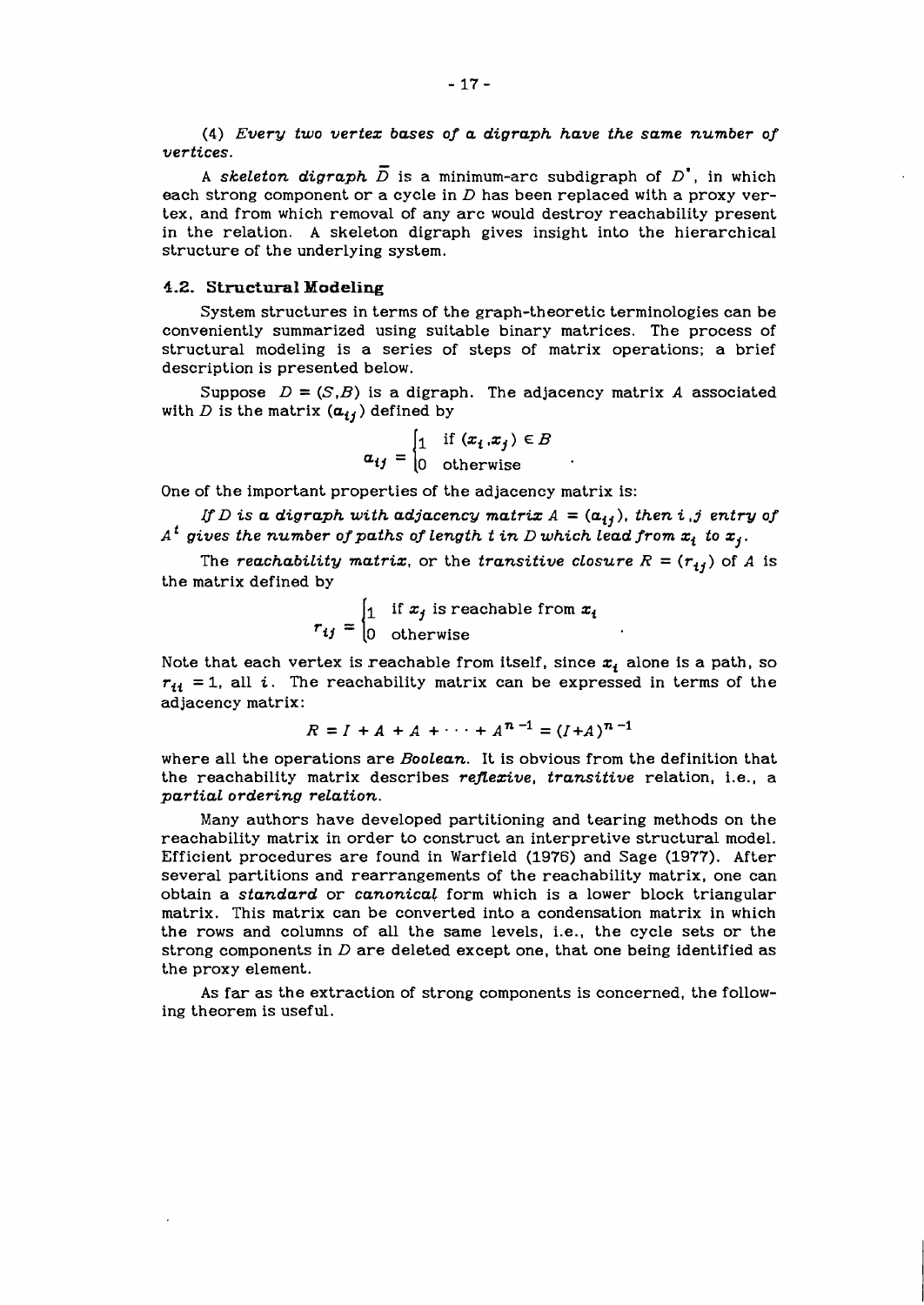*Suppose D* is a digraph with the reachability matrix  $R = (r_{ij})$ . *Then:* 

(1) The strong component containing a vertex  $x_i$  is given by the entries of 1 in the i-th row (or column) of  $R \times R^T$ , where  $R^T$  is the transpose of  $R$ and the product is the elementwise product, i.e.,  $R \times R^T = (r_{ij} \times r_{ji})$ .

(2) The number of vertices in the strong component containing  $x_i$  is the *i-th diagonal entry of R2.* 

The *skeleton matrix*  $(s_{ij})$  is a condensation matrix in which all diagonal entries are 0, and the entries of 1 are changed into **0** until any additional entry would destroy reachability present in the condensation matrix. An efficient algorithm to find the skeleton matrix is presented in Warfield (1976). The relation modeled is  $asymmetric$ , i.e., an entry  $s_{ij} = 1$  implies  $s_{ij}$  = 0, and no cycle is found in the structure. The structural model of such a *transitive, asymmetric* relation is called a *hierarchy.* 

These model exchange isomorphisms describe the process by which primitive (mental) models are ultimately transformed into clearly articulated interpretive structural models. One of the greatest advantages of this process is that it gives the modeler insight into the structure itself. As insight is gained, the modeler may want to correct earlier aspects of the model.

# *5.* **ALGEBRAIC PHASE OF MODELING**

Our method requires the program packages for the procedures of self-selection of explanatory variables at the second stage. The classical regression analysis is also used at the third stage for model simplification and elaboration.

#### **5.1. Self-Organization Method**

If the modeler has enough data, the following self-selection procedures are recommended:

- the forward selection procedure,
- the backward elimination procedure, or
- the all possible selection procedure.

The selection criterion (goodness of fit) used in these procedures is usually the controlled determination coefficient . A drawback of these procedures is that they need a fairly long time for calculation when the number of candidates of explanatory variables is large. If the modeler does not have enough data, or he wants a quick search for a linear model at the second stage, then he can choose a linear version of

- the group method of data handling.

We give below a brief summary of this method.

As mentioned in the introduction we are against some aspects of this method: "For the discovery of laws it is not necessary for the human operator to specify the set of explanatory variables, the input and output variables, the control variables, and the disturbances, etc. All of this is done by the computer (Ivakhnenko et al. 1979)." It is a matter of common knowledge that even apparently irrelevant variables could be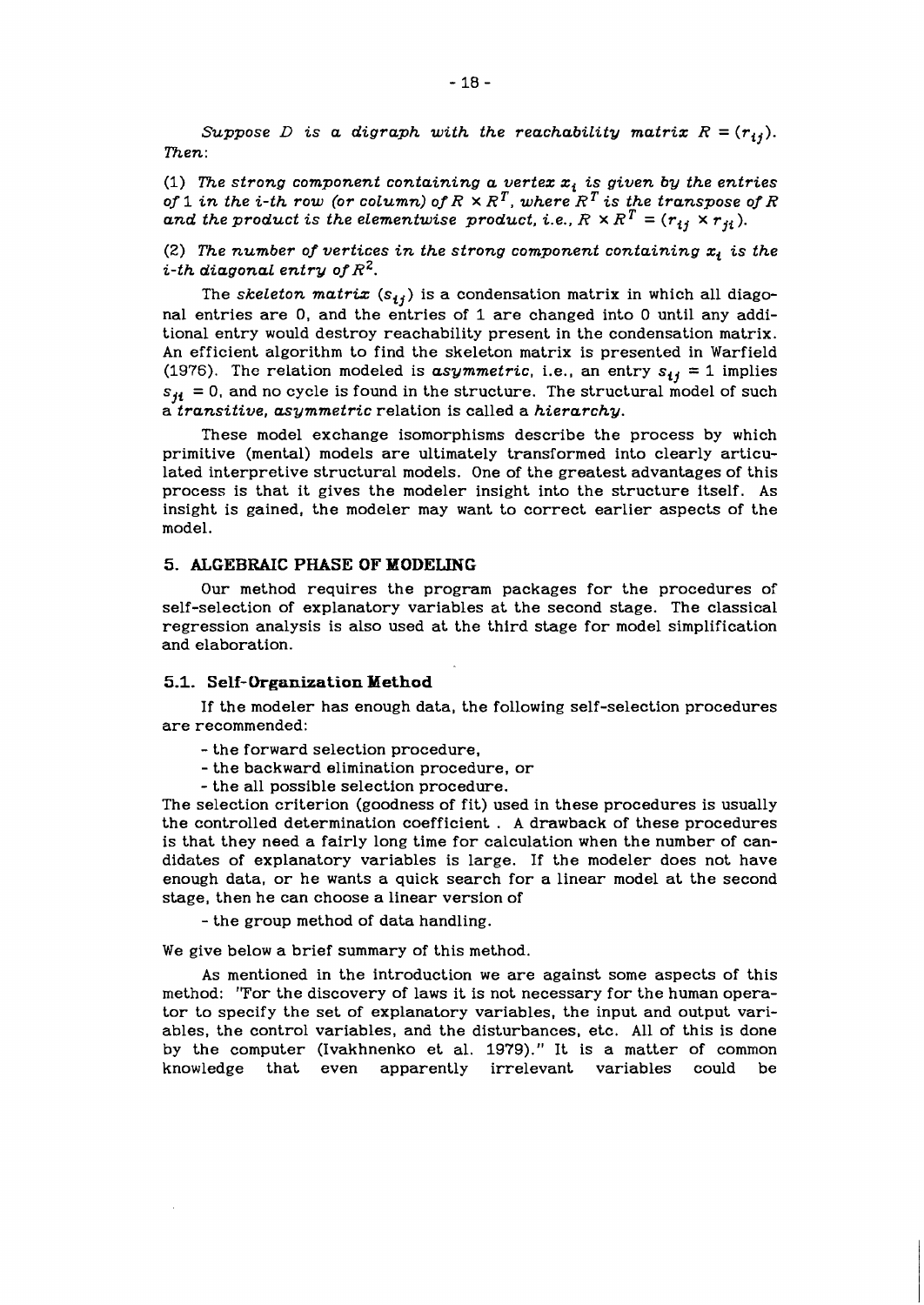approximately embedded in a linear (or nonlinear) equation. The reason why we use a part of this method is that we are supposing the objective systems as those which could hardly provide adequate data with which mathematics or statistics would work well to develop fantastic models acceptable to every person.

Ivakhnenko's idea is the following:

- If the data are not too variable, the computer itself can find the best unique model for prediction or the best one exhibiting cause-effect relationships.

- By application of the self-organization method, the computer should be able to objectively discover the natural law that exists in the object under study.

A prototype of the group method of data handling can be described as follows:

- The model to be found is the *complete description,* where the explained variable is a nonlinear function of all the explanatory variables and their time-delayed variables. This complete description is found by several layers of approximation.

- At the first layer of selection the complete description is substituted by some *partial descriptions* which are nonlinear functions of every possible combinations of pairs of the explanatory variables and their time-delayed variables. The values of the partial description coefficients (goodness of fit) can be found by the mean squares error method. Then some of the partial descriptions are chosen such that the errors of selected ones are less than a specified threshold value.

- At the second layer of selection, the selected partial descriptions at the first layer play the roles of explanatory variables. The estimation of coefficients and the choice of some partial descriptions (the number should be less than that of the first layer) are repeated again.

- The number of selection layers increases as long as the lower value of the criteria is decreasing. Thus the process is continuously repeated with the imposition of ever more rigid thresholds so that finally a unique model is selected. When the model complexity gradually increases, the selection criterion passes through a minimum, and thus obtains the model of optimal complexity.

- The above process is the mathematical counterpart of the process used by a gardener in selectively raising various species for the purpose of obtaining a hybrid type that has desired properties.

A variety of heuristic criteria and algorithms are proposed by Ivakhnenko and his followers. The modeler must specify a criterion, an algorithm, some types of partial descriptions, etc. They are summarized as follows (we omit the explanation of terminologies).

- The operator (they call the modeler just as an operator) must convey to the computer a criterion of model selection according to his purpose, for example,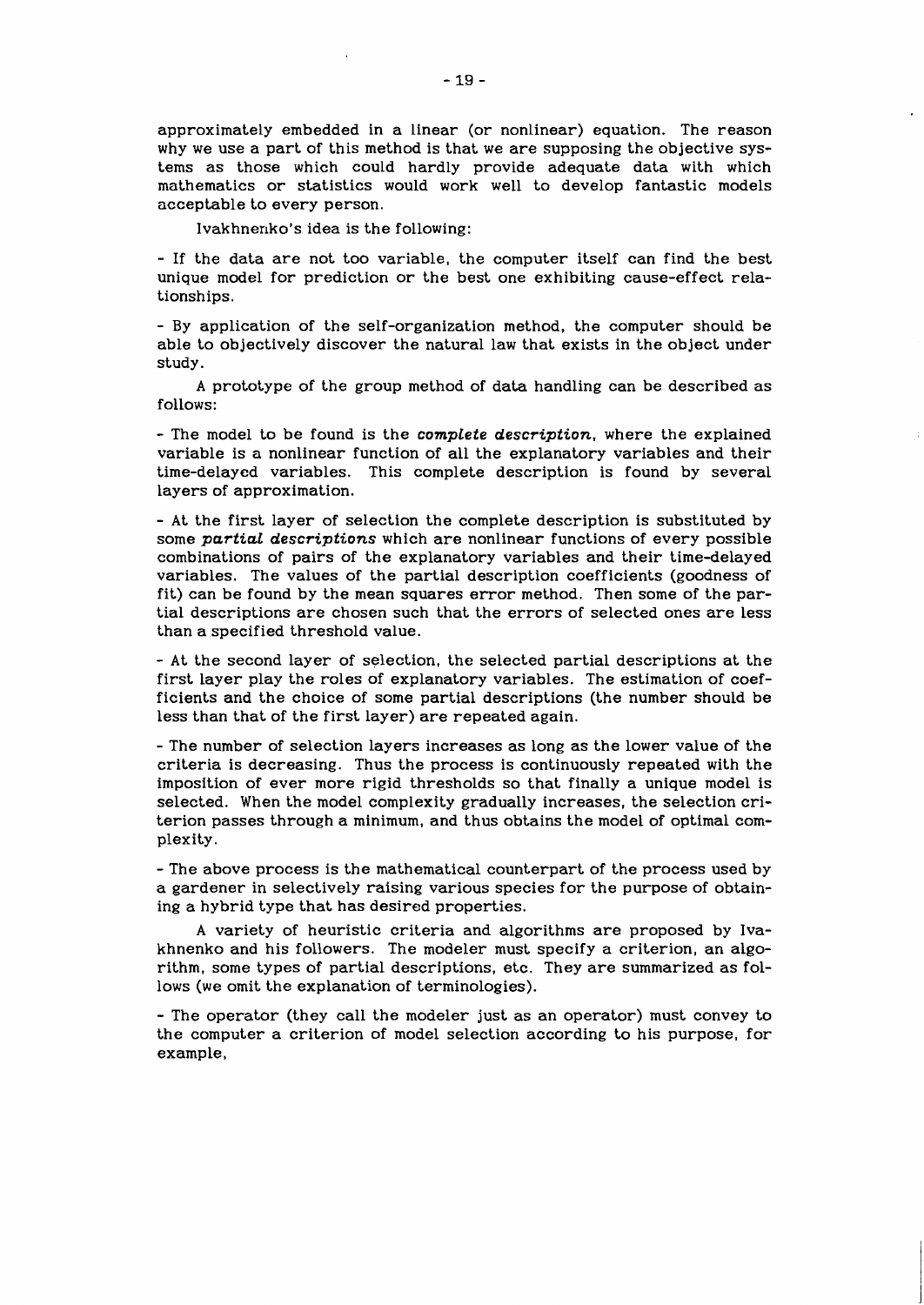- the regularity criterion,
- the minimum-of-bias criterion,
- the combined criteria, and
- the balance-of-variance criterion.

- The operator must reduce the amount of data used in

- model development (training set),

where coefficients are estimated by the mean squares error method, and use the rest in

- model verification (testing set),

i.e., selection of the partial descriptions.

- The operator must specify the list of feasible reference functions, such as

- polynomiales,
- rational fractions,
- harmonic series, etc.

- The operator must specify the simulation environment, that is, a list of possible explanatory variables and their time-delayed variables.

- The operator must determine an algorithm for model sifting, for example,

- the multilayer threshold algorithm,
- the combinatorial algorithm, or
- the adaptive learning network algorithm.

According to Ibakhnenko et al. (19?9), there already exist about 100 algorithms. This fact itself tells how heuristic this method is.

In our method we use (heuristically)

- the regularity criterion,
- the multilayer threshold algorithm

which we have already described as a prototype of the group method of data handling. We restrict the partial descriptions to linear equations (linear in variables). It should be noted that in this paper a linear model means that the unknown parameters in each equation are embedded linearly. Because the modeler can transform variables as mentioned in Section 3.1, he can construct nonlinear models (nonlinear in the original variables). The reason of our constraint on the partial description that they should be linear in variables is that if we permit nonlinear equations for the partial descriptions, by application of the self-organization method the computer will often find a nonlinear equation with very high degree as the best model which cannot be interpreted at all.

# **5.2. Classical Procedures**

Suppose now  $x_i$  is chosen for an explained variable, then from the adjacency matrix  $A = (\mathbf{a}_{ij})$  we have

$$
S_i = \{j : a_{ji} = 1, \text{ or } a_{ji} = 2, j \neq i\}
$$

which corresponds to the union of core and optimal sets of explanatory variables for  $x_i$ . Let us introduce an N-column vector: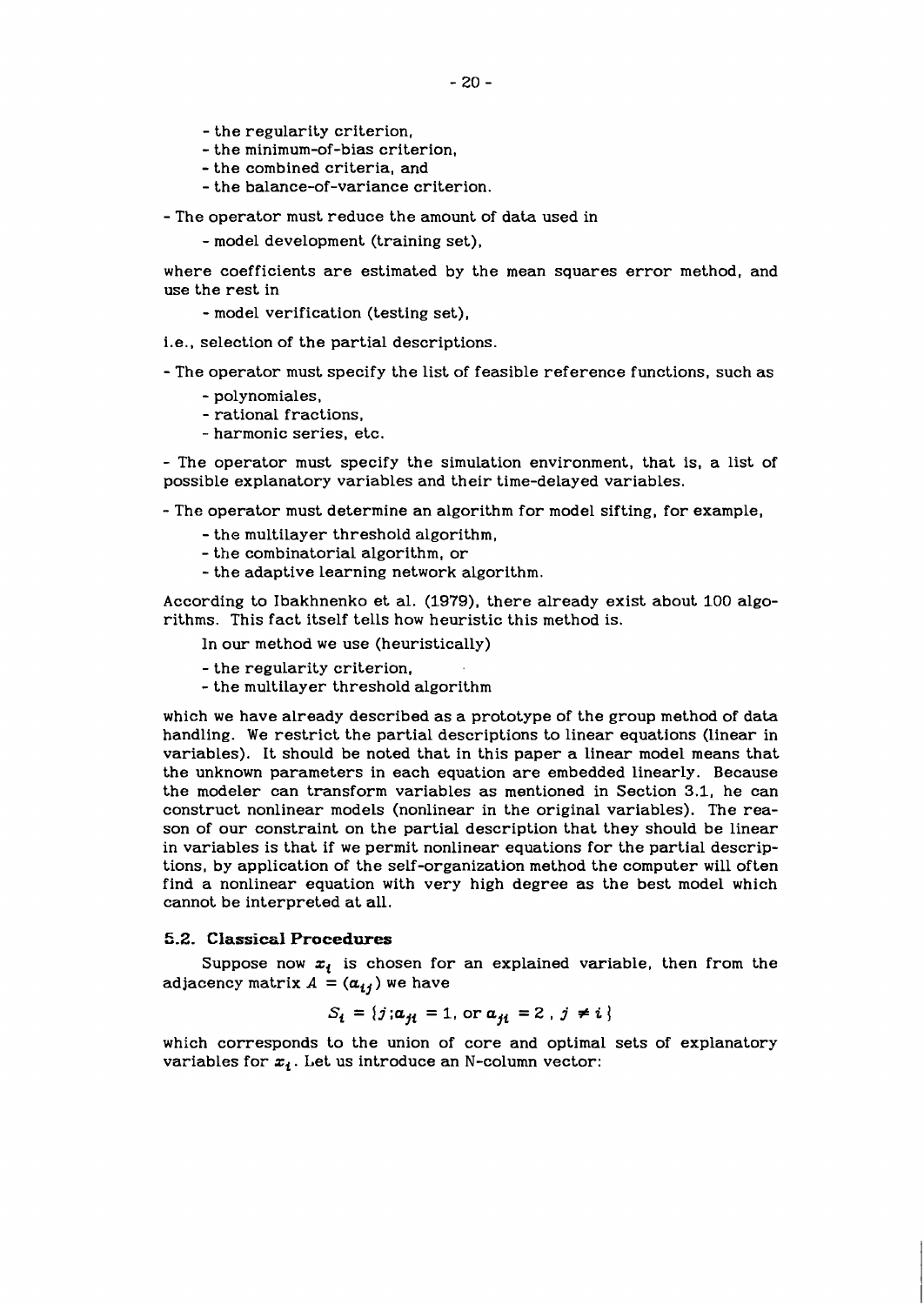$$
y = (y_1, y_2, ..., y_N)^T
$$
, where  $y_j = x_{ij}$ ,  $j = 1, 2, ..., N$ 

and the relabeled data matrix corresponding to  $S_i$ :

$$
Z = (x_{jk})^T, j = 0,1, ..., p, k = 1,2, ..., N
$$

with  $x_{0k} = 1$ , all  $k$ , where  $p = |S_i|$ , the number of elements in  $S_i$ . In the classical regression analysis the disturbances in data are usually taken into account only for the explained variable. We introduce the noise of the explained variable as an N-column vector:

$$
u = (u_1, u_2, \ldots, u_N)^T
$$

with assumptions:

$$
E(u) = 0
$$
,  $\text{Var}(u) = E(uu^T) = \sigma^2 I$ ,  $u_t \sim N(0, \sigma^2)$ ,  $\sigma^2$ : unknown

where  $E(\cdot)$  denotes the expectation and  $N(\cdot, \cdot)$  the normal distribution. We write the coefficients to be estimated as a  $(p+1)$ -column vector:

$$
\beta = (\beta_0, \beta_1, \ldots, \beta_p)^T \quad .
$$

By applying the least squares method we search the best approximation of the unknown vector in the set of assumed linear equations:

$$
y = Z\beta + u
$$

The least square estimator  $b$  of  $\beta$  is given by

$$
b = (Z^T Z)^{-1} Z^T y
$$

if  $Z^T Z$  is nonsingular. The estimator of  $y$  and the residual are given by

$$
\hat{y} = Zb , e = y - \hat{y} = y - Zb
$$

respectively. The unbiased estimator of the variance  $\sigma^2$  is given by

$$
s^2 = \frac{e^T e}{N-p-1} = \frac{y^T y - b^T z^T y}{N-p-1} ,
$$

where the number  $N - p - 1$  is called the *degrees of freedom*.

The estimator b is independent of *s2* and

$$
b \sim N(\beta \, , \, \sigma^2 (Z^T Z)^{-1}) \quad .
$$

This means that b is unbiased, and it is well known that the least square estimator has the minimum variance in all unbiased estimators which are linear with respect to measurements. Given a new measurement vector:

$$
z = (1, z_1, z_2, \ldots, z_n)
$$

the prediction of the explained variable is given by

$$
\hat{y}_z = zb
$$

with variance:

var 
$$
(\hat{y}_z) = (z^T (Z^T Z)^{-1} z + 1) \sigma^2
$$
.

The standard error s.e.  $(\hat{\bm{y}_{\bm{z}}})$  of  $\hat{\bm{y}_{\bm{z}}}$  is the square root of var  $(\hat{\bm{y}_{\bm{z}}})$  where  $\sigma^2$ is substituted by  $s^2$ . The *confidence limit* with significance level  $\alpha$  for  $\hat{y}_z$ is given by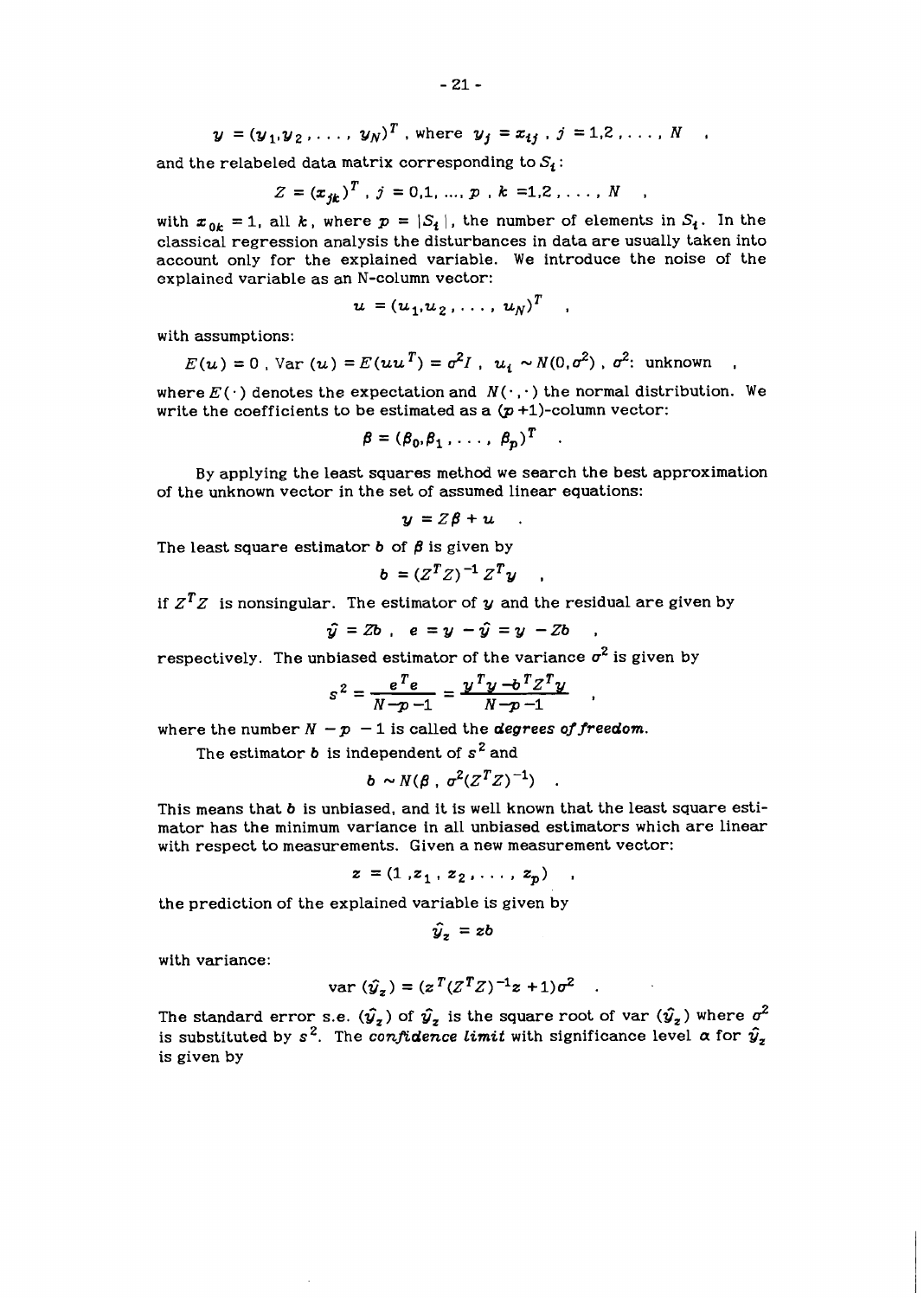$$
\hat{y}_z = t(N-p-1, \alpha/2)s.e. (\hat{y}_z)
$$

where  $t(p,q)$  is the  $(1-q)$  percentile point of the *t*-distribution with degrees of freedom *p* .

The *t* -ratio or *t* -statistic is defined by

$$
t = \frac{b_i - \beta_i^0}{s \sqrt{c_{ii}}} \; , \text{ where } c_{ij}: i, j \text{ entry of } (Z^T Z)^{-1} \; .
$$

If the null hypothesis  $H_0(\beta_i = \beta_i^0)$  is true, then this statistic follows the student's *t*-distribution with degrees of freedom  $N - p - 1$ . The statistic *s* $\sqrt{c_{ii}}$  is an unbiased estimator of  $\sqrt{\text{var}(b_i)}$  and called the *standard error* of  $b_i$ . In case that  $\beta_i^0 = 0$ , the confidence limit with significance level  $\alpha$  is given by

$$
b_i \pm t (N - p - 1, \alpha / 2) s \sqrt{c_{ii}}
$$

On the other hand the *F-ratio* is used for another type of hypothesis testing:

- all or some of the regression coefficients are zeros,

- two or more regression coefficients are identical.

The original model is called the full model (FM) and a model in which some coefficients are specified is called a reduced model (RM). Let  $\hat{y}_i$ ,  $\hat{y}_i$  be the estimates by FM, RM, respectively. *Sums of squares due to error* are defined by

$$
SSE(FM) = \sum_{i} (y_i - \hat{y}_i)^2
$$
  

$$
SSE(RM) = \sum_{i} (y_i - \hat{y}_i)^2
$$

respectively. Assume that the RM contains  $k$  parameters to be estimated. Then  $F$ -ratio is defined by

$$
F = \frac{[SSE(RM) - SSE(FM)]/(p+1-k)}{SSE(FM)/(N-p-1)}
$$

which follows the F-distribution with degrees of freedom  $(p+1-k, N-p-1)$ . If the value of  $F$ -ratio is less than a given percentile point of  $F$ -distribution with degrees of freedom  $(p+1-k, N-p-1)$ , then the null hypothesis will be rejected.

It should be noted that the hypothesis testing is meaningful only when the assumptions on the error term is valid. To check this, the modeler should look at the residual plots.

The coefficient of multiple correlation  $R$  is the sample correlation coefficient between y and  $\hat{y}$ , and often used for the goodness of fit of the regression equation. The square of  $R$  is called the *determination coefficient* given by (after a little manipulation)

$$
R^{2} = 1 - \frac{\sum_{i} (y_{i} - \bar{y}_{i})^{2}}{\sum_{i} (y_{i} - \bar{y})^{2}}, \text{ where } \bar{y} = \frac{1}{N} \sum_{i} y_{i}.
$$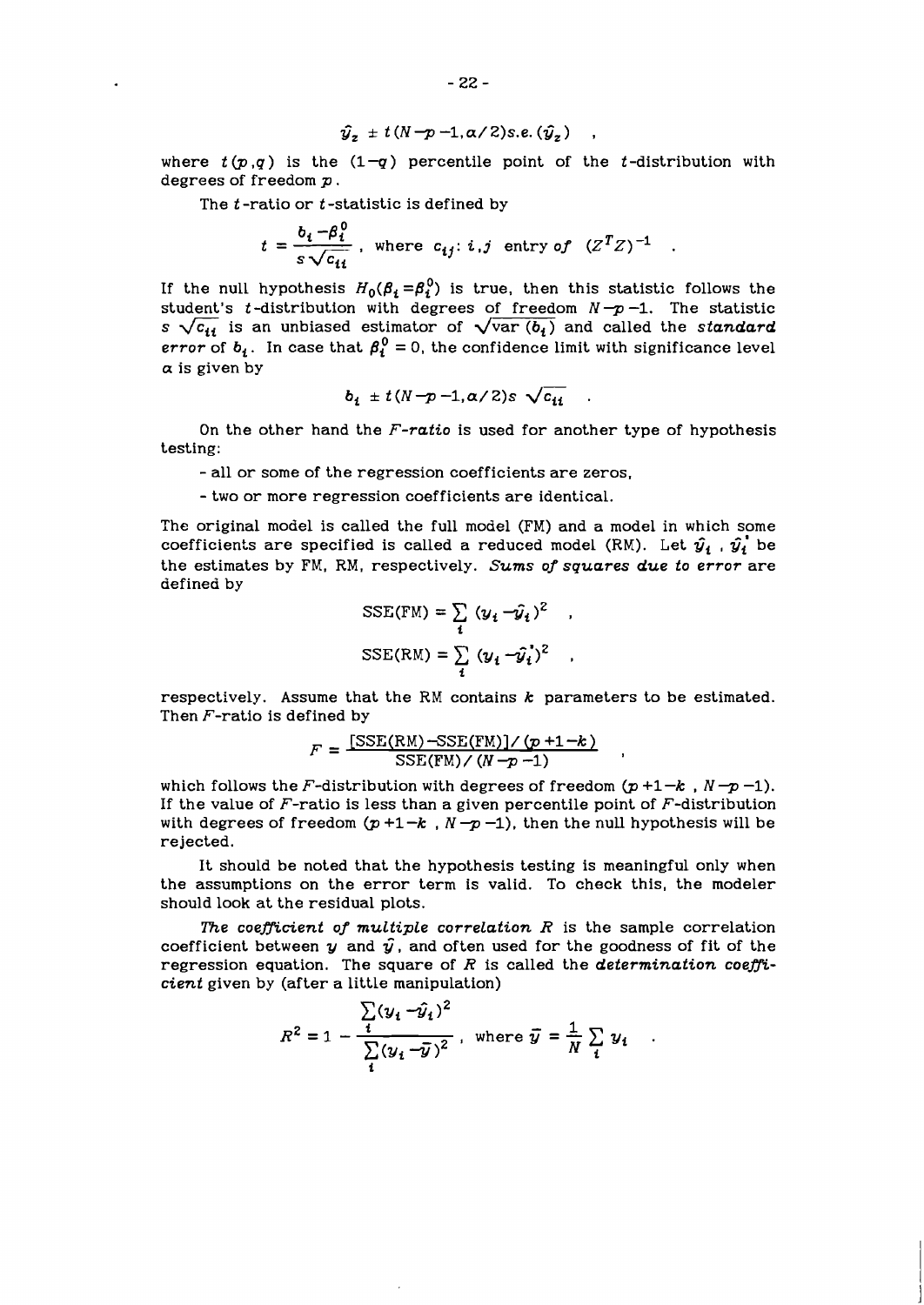This statistic is the ratio of the generated variation to the total variation. In other words, **R2** identifies a good regression, in the sense of the estimated function contributing most to the total variation of the explained variable. If we add a further explanatory variable to an equation,  $R^2$ increases in return for the decrease of degrees of freedom. The variation in residuals will be smaller, and the confidence interval will be wider. The most often used criterion for model selection is then the controlled determination coefficient defined by

$$
\overline{R}^2 = 1 - \frac{\left[\sum (y_i - \hat{y}_i)^2\right] / (N - p - 1)}{\left[\sum (y_i - \hat{y})^2\right] / (N - 1)} = 1 - \frac{N - 1}{N - p - 1} (1 - R^2)
$$

This statistic is useful in prediction application, where we want a set of explanatory variables which minimizes residual variance.

# 6. COMPUTER PROGRAM PACKAGE

We have developed a program package for the modeling support system, which runs on a personal microcomputer. The system structure is described in Figure 5. The list of subprograms in the program package, with functions and hierarchical levels in the program structure, is shown in Table 1, and data files for modeling information to be prepared or generated are summarized in Table 2.

# **7. CONCLUDING REMARKS**

The two well known methods to infer causal relationships from nonempirical data are Blalock's causal inference (Blalock, 1972) and the path analysis (for instance, Kenny. 1979). The former is used for verification of hypothetic causal models, and the latter for analysis of strengths of causal relationships in assumed models. Both fall under the category of correlation-regression analysis, and could not infer causal relationships completely. To express non-symmetric causal relationships, a set of linear equations which we described in Section 3.2 is often adopted. If the relationships are asymmetric and acyclic (the so-called recursive system), the treatment of such a system is relatively easy. Otherwise, some of the regression coefficients should be specified before solving the problem (see, for instance, Johnson, 1972). If the whole variables in the system can be successfully divided into output (endogenous) and input (exogenous) variables, one can use a model written in a set of linear simultaneous equations. The so-called simultaneous equation estimation has been employed in econometrics for quite some time now. This method also requires a priori model specification, and an error in model formulation can easily influence the validity of the total model.

Most of the theoretical approaches in modeling analysis in econometrics, ecology and sociology seem to enter too many mathematical constraints in return for removing human knowledge. The proposed method in this paper is not mathematics-oriented but application-oriented. The interactive modeling support system is a tool for enlightening both the computer and the modeler about the underlying complex system. The main point is how effectively extract reality from human mental models with computer assistance. Even Kalman (1983) states that "in the modeling context prejudice may sometimes be good and in fact most valuable, such as a brilliant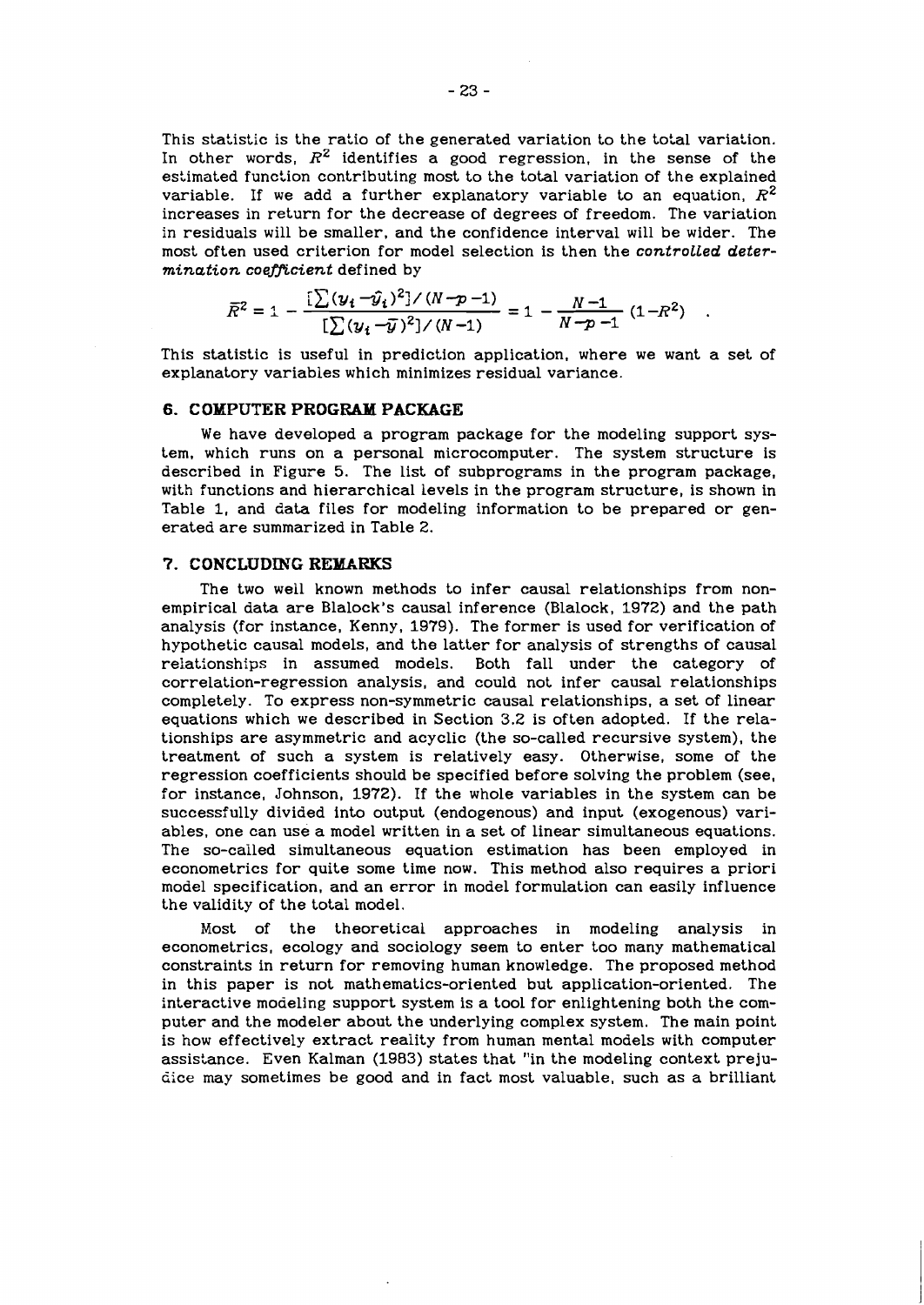| coãe | stage        | level | function                                    |
|------|--------------|-------|---------------------------------------------|
| 100  | 0            | 1     | file control (open, create or erase)        |
| 200  | 0            | 1     | the master menu for stage menus             |
| 300  | $\mathbf{1}$ | 2     | the menu for the first stage dialogue       |
| 310  | $\mathbf{1}$ | 3     | initialization of the modeling              |
| 320  | 1            | 3     | the menu for measurement data input         |
| 321  | $\mathbf{1}$ | 4     | filing the original measurement data        |
| 322  | 1            | 4     | appending data of new variables             |
| 323  | 1            | 4     | appending up-dated measurement data         |
| 324  | 1            | 4     | correction of mistyped data                 |
| 330  | $\mathbf{1}$ | 3     | the menu for the relation input             |
| 331  | 1            | 4     | filing the relation one-by-one              |
| 332  | $\mathbf{1}$ | 4     | filing the relation by transitive embedding |
| 333  | 1            | 4     | modification of the cause-effect relation   |
| 334  | 1            | 4     | calculation of the transitive closure       |
| 340  | 1            | 3     | transformations of variables                |
| 350  | $\mathbf{1}$ | 3     | digraph models of the initial relation      |
| 360  | $\mathbf{1}$ | 3     | checking the relation by correlations       |
| 370  | 1            | 3     | outlier checking or elimination             |
| 380  | 1            | 3     | calculation of basic statistics             |
| 400  | 2            | z     | the menu for the second stage dialogue      |
| 410  | 2            | 3     | the menu for the regression methods         |
| 411  | 2            | 4     | the forward selection procedure             |
| 412  | 2            | 4     | the backward elimination procedure          |
| 413  | 2            | 4     | the all possible selection procedure        |
| 414  | 2            | 4     | the group method of data handling           |
| 420  | 2            | 3     | refinement of regression coefficients       |
| 430  | 2            | 3     | digraph modeling                            |
| 440  | 2            | 3     | digraph models of the revised relation      |
| 450  | 2            | 3     | amendments of the digraph model             |
| 500  | 3            | 2     | the menu for the third stage dialogue       |
| 510  | 3            | 3     | model simplification                        |
| 520  | 3            | 3     | the menu for model elaboration              |
| 521  | 3            | 4     | hypothesis testing                          |
| 522  | 3            | 4     | residual plots                              |
| 523  | 3            | 4     | multicollinearity checking                  |
| 524  | 3            | 4     | estimation by the model                     |
| 524  | 3            | 4     | information of regression results           |
| 530  | 3            | 3     | prediction based on new data                |
| 540  | 3            | 3     | digraph modeling                            |
| 600  | 1            | 3     | the menu for modeling information           |
| 610  | 1            | 4     | the initial version of the relation         |
| 620  | 1            | 4     | the original measurement data               |
| 630  | 1            | 4     | the standardized data                       |
| 640  | 1            | 4     | the averages and variances                  |
| 650  | 1            | 4     | the correlation coefficients                |
| 660  | 1            | 4     | the menu for scatter diagrams               |
| 661  | 1            | 5     | histograms and scattergrams                 |
| 662  | 1            | 5     | scatter plots between two variables         |
| 663  | 1            | 5     | scatter plots between three variables       |
| 700  | 4            | 2     | the current linear model                    |

Tabie 1: The program package of the interactive modeling support system

guess about the nature of the data." We admit that there is no unique way to complex-system modeling. But we believe that the proposed method certainly directs to the right way in this field. The development of the modeling support system is still in its first stage and some important issues are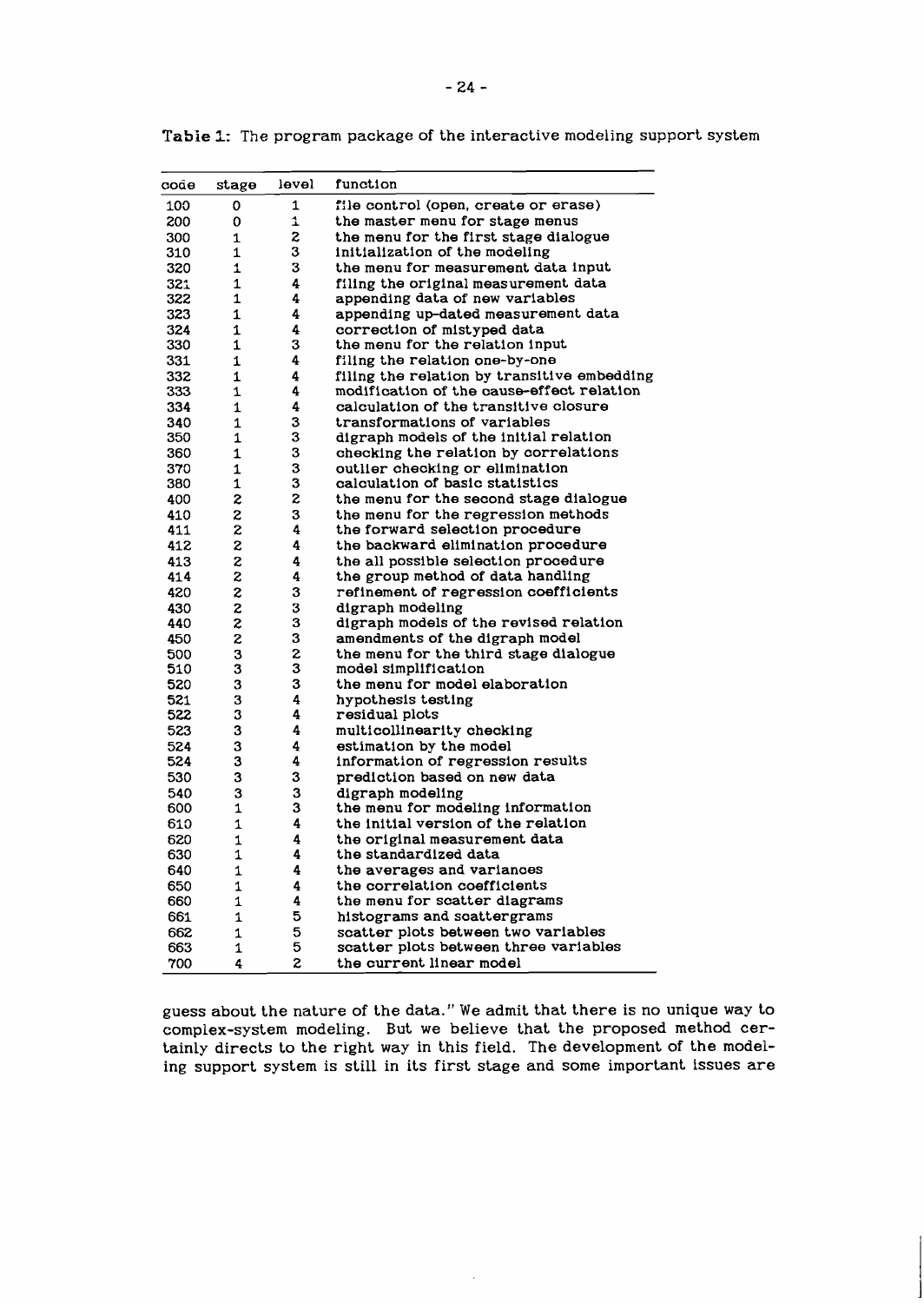| code | contents                        |
|------|---------------------------------|
| ΩO   | the list of systems in the disk |
| 01   | commonly used parameters        |
| 02   | the list of names of variables  |
| 03   | the list of outliers            |
| 04   | the original data table         |
| 05   | sample means of variables       |
| 06   | sample variances of variables   |
| 07   | the standardized data table     |
| 08   | correlation coefficients        |
| 09   | the initial adjacency matrix    |
| 10   | the initial reachability matrix |
| 11   | the initial skeleton matrix     |
| 12   | the revised adjacency matrix    |
| 13   | the revised reachability matrix |
| 14   | the revised skeleton matrix     |
| 15   | regression results (statistics) |
| 16   | the linear model (coefficients) |
| 17   | the data table for prediction   |

 $\hat{\mathcal{A}}$ 

**Table** 2: Data files for modeling information

left for future study. They are, for example, the problems of non-pairwise relationships, non-binary relationships, intransitive relations, cumulative connections, dynamics and structural changes.

 $\hat{\boldsymbol{\beta}}$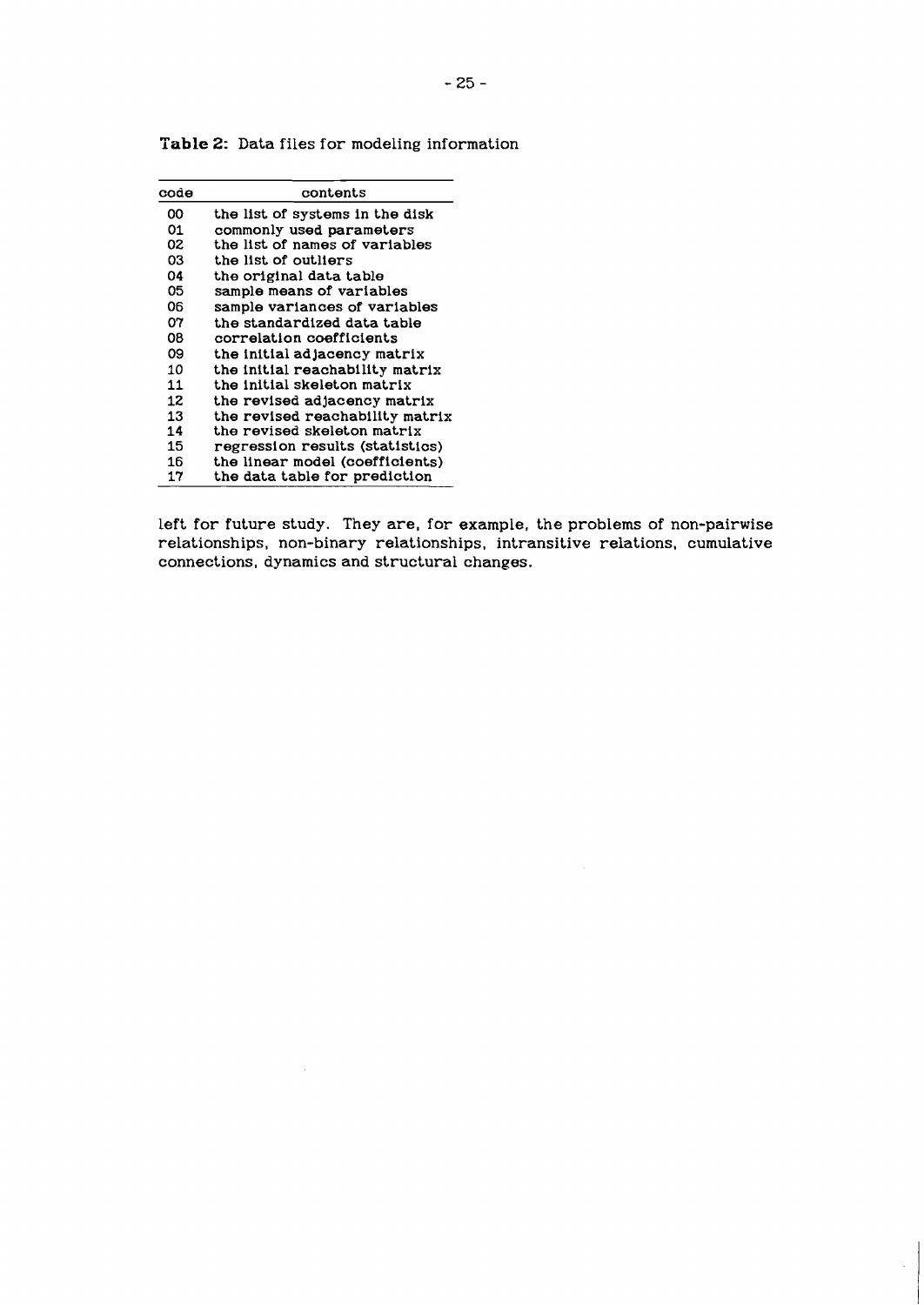

**Figure 5: The interactive modeling support system**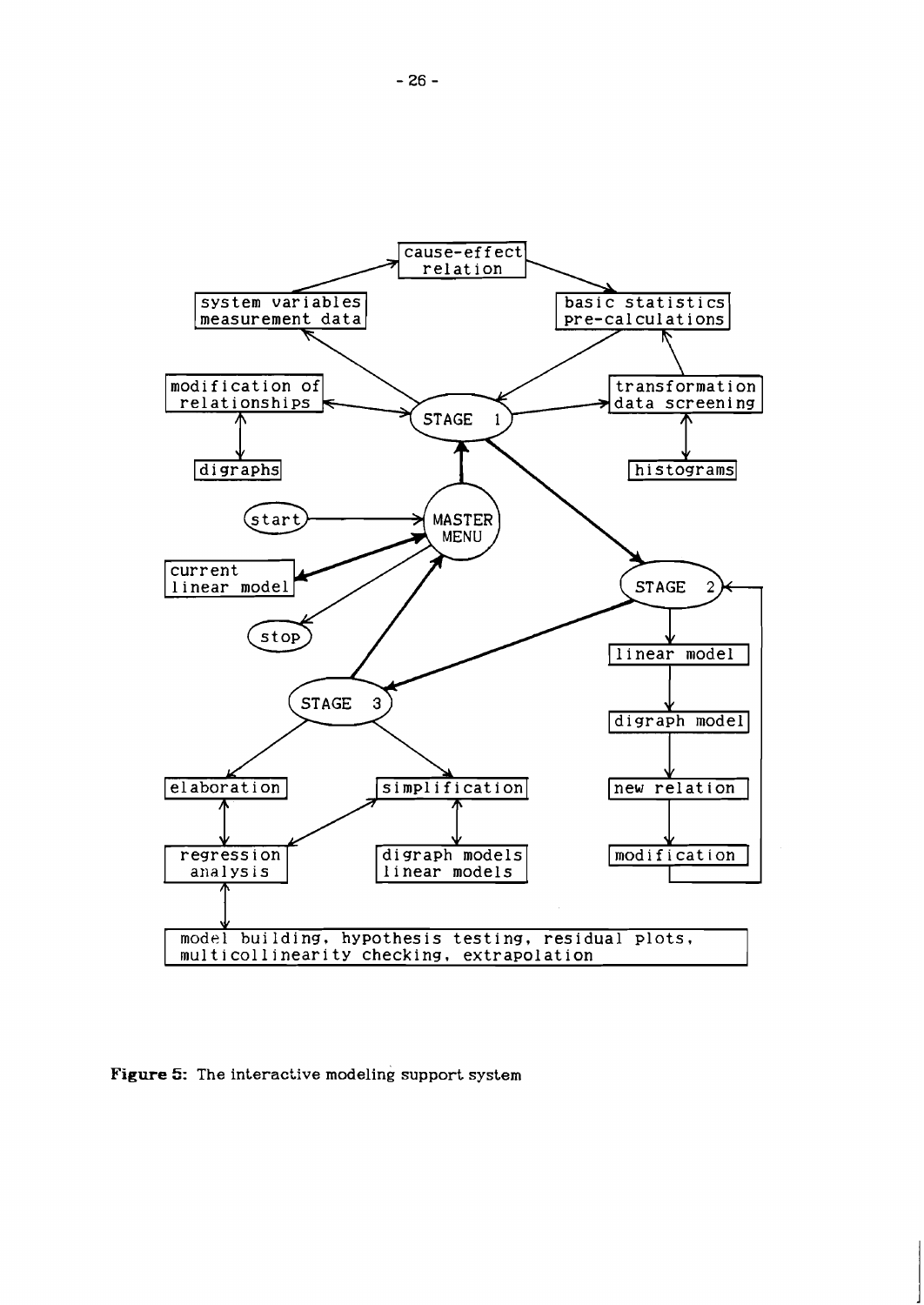#### **REFERENCES**

Blalock, H.M., Jr. (1972). *Social Statistics.* McGraw-Hill, New York.

- El-Sherief, H. (1984). Recent Advances in Multivariable System Modeling and Identification Algorithms and Their Applications. *Systems Research,* Vol. 1, No. 1, pp. 63-70.
- Gaines, B.R. (1984). Methodology in the Large: Modeling A11 There Is. *Systems Research,* Vol. 1, No. 2, pp. 91-103.
- Harary, F., Norman, R.Z. and Cartwright, D. (1965). *Structural Models: An Introduction to the Theory of Directed Graphs.* Wiley, New York.
- Hartwig, F. and Dearing, B.E. (19'79). *Ezploratory Data Analysis.* Sage, London.
- Ivakhnenko, A.G. (1968). The Group Method of Data Handling, a rival of the method of stochastic approximation. *Soviet Automatic Control.* Vol. 13, NO. 3, pp. 43-55.
- Ivakhnenko, A.G., Krotov, G.I. and Visotsky, V.N. (1979). Identification of the Mathematical Model of a Complex System by the Self-organization Method. *Theoretical Systems Ecology,* E. Halfon (Ed.), Academic Press, New York, pp. 325-352.
- Johnson, J. (1972). *Econometric Methods.* McGraw-Hill, New York.
- Kalman, R.E. (1980). A System-Theoretic Critique of Dynamic Economic Models. *Int. J. of Policy Analysis and Information Systems*, Vol. 4, No. 1, pp. 3-22.
- Kalman, R.E. (1982). Identification form Real Data. *Current Developments in the Interface: Economics, Econometrics, Mathematics, M.*  Hazewinkel and A.H.G. Rinnooy Kan (Eds.), D. Reidel, pp. 161-196.